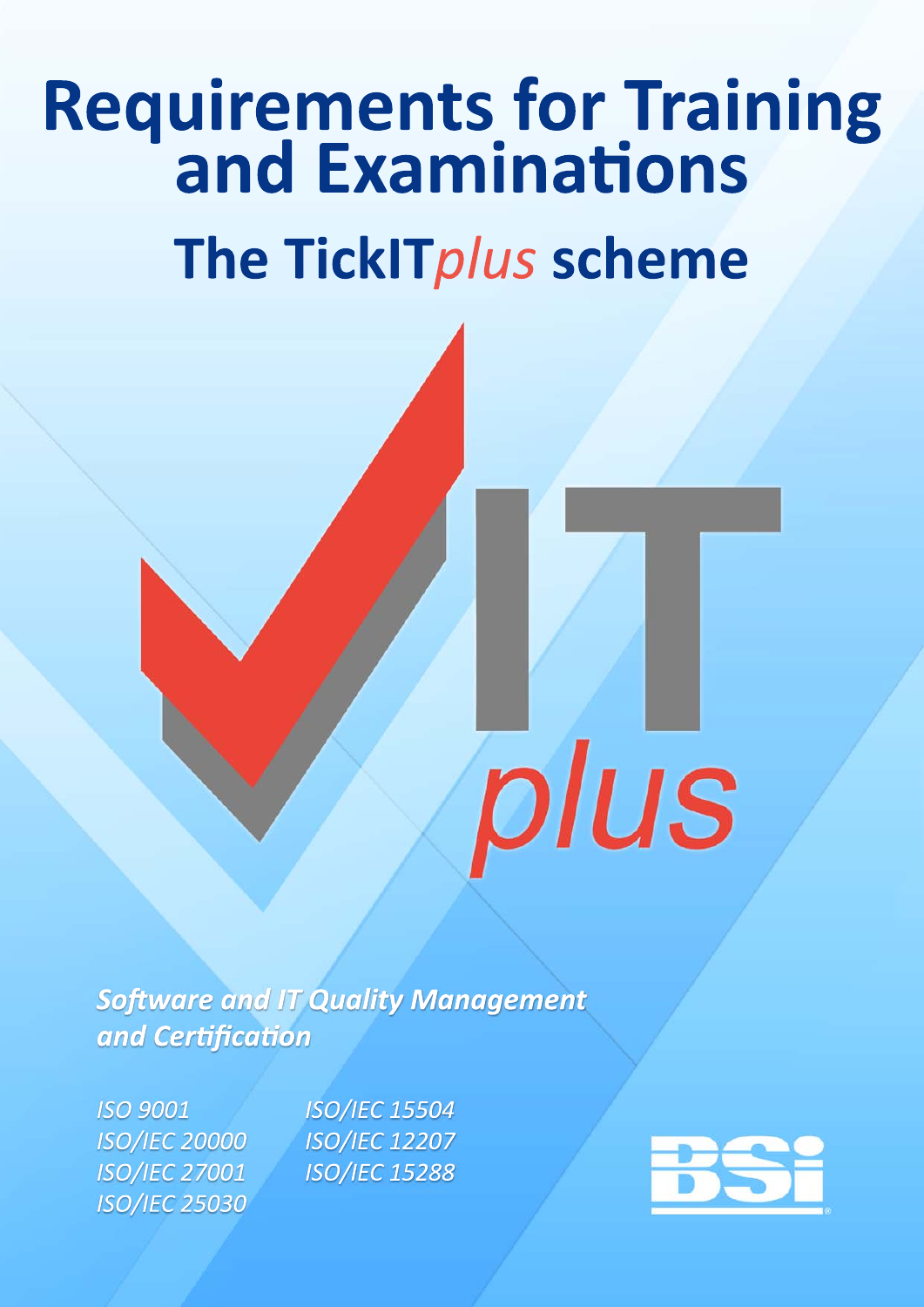# **Requirements for Training and Examinations**

**TickIT***plus*

Folke Nilsson

Reviewed by JTISC

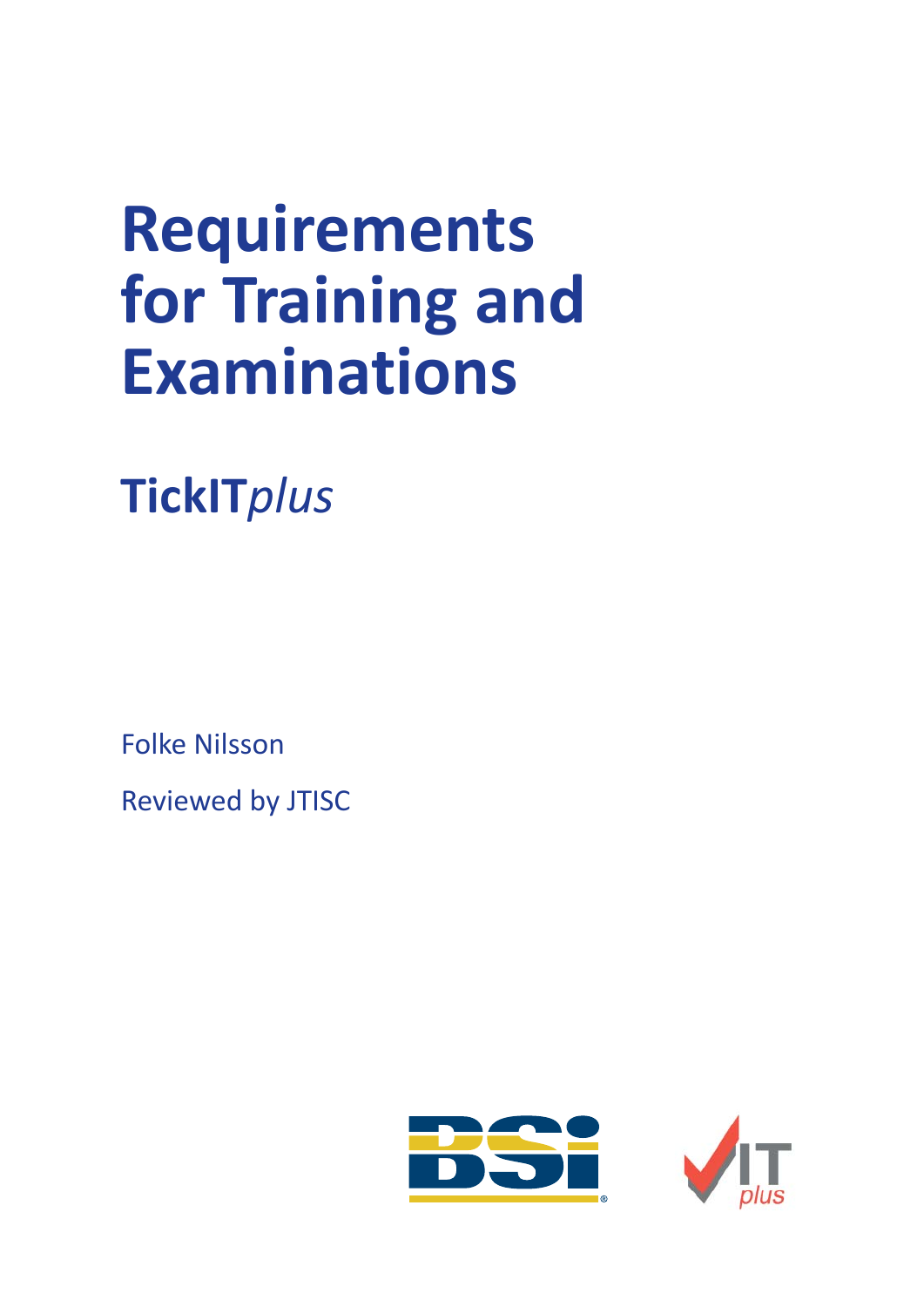First published in the UK in 2011 by BSI 389 Chiswick High Road London W4 4AL

© British Standards Institution 2011

All rights reserved. Except as permitted under the *Copyright, Designs and Patents Act 1988*, no part of this publication may be reproduced, stored in a retrieval system or transmitted in any form or by any means – electronic, photocopying, recording or otherwise – without prior permission in writing from the publisher.

While every care has been taken in developing and compiling this publication, BSI accepts no liability for any loss or damage caused, arising directly or indirectly in connection with reliance on its contents except to the extent that such liability may not be excluded in law.

While every effort has been made to trace all copyright holders, anyone claiming copyright should get in touch with the BSI at the above address.

BSI has no responsibility for the persistence or accuracy of URLs for external or third-party internet websites referred to in this book, and does not guarantee that any content on such websites is, or will remain, accurate or appropriate.

Typeset in Calibri by Helius

*British Library Cataloguing in Publication Data* A catalogue record for this book is available from the British Library

ISBN 978 0 580 75412 8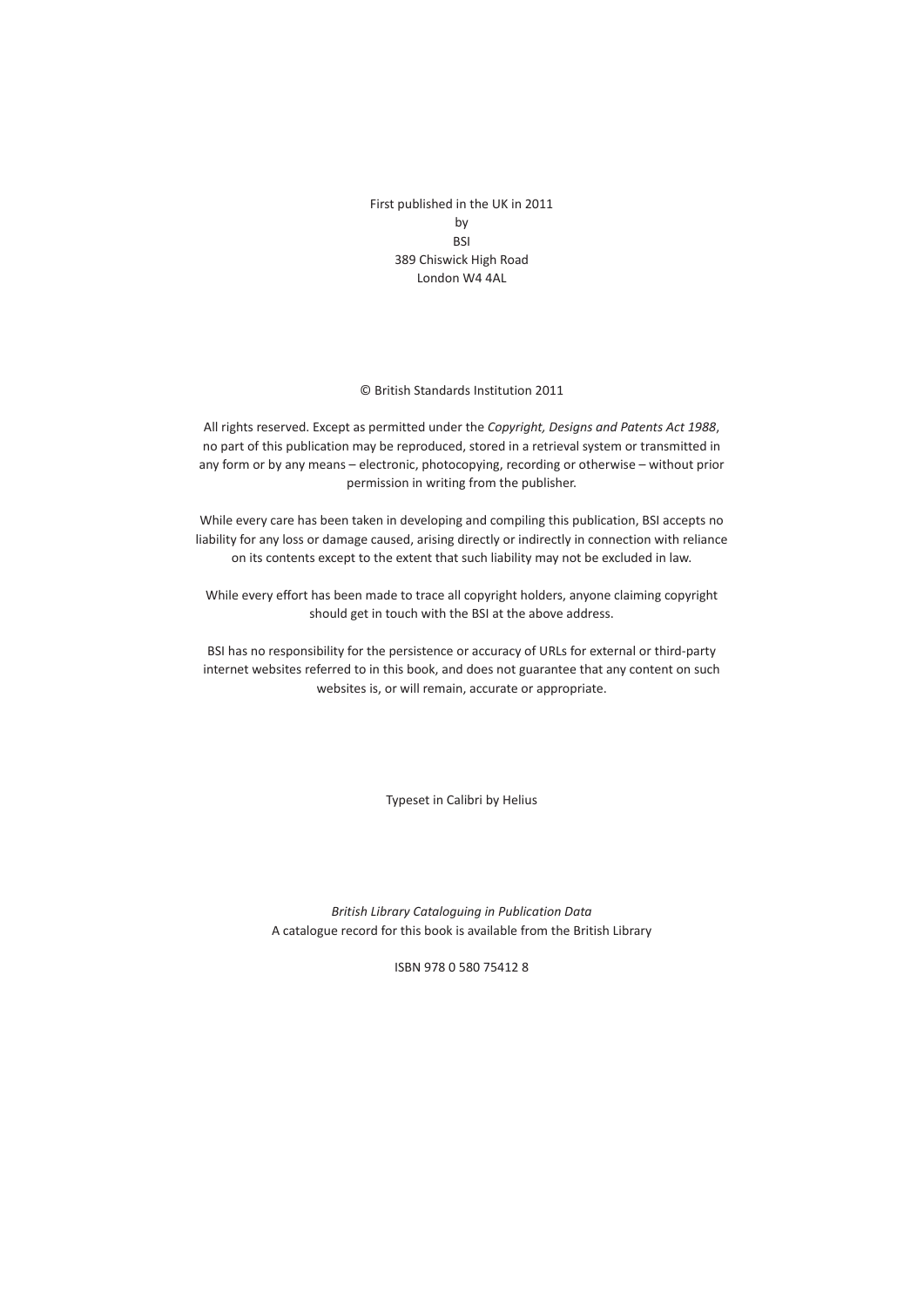# **Contents**

|  | $\mathbf{1}$   | Introduction                   |                          |                                    |                |
|--|----------------|--------------------------------|--------------------------|------------------------------------|----------------|
|  |                | 1.1                            |                          | Rationale and objectives           | 6              |
|  |                | 1.2                            |                          | Prior knowledge                    | $\overline{7}$ |
|  | $\overline{2}$ | Overview of training courses   |                          |                                    | $\overline{7}$ |
|  |                | 2.1                            | <b>Foundation course</b> |                                    | 8              |
|  |                |                                | 2.1.1                    | Prerequisites for the course       | 8              |
|  |                |                                | 2.1.2                    | Content and delivery of the course | 8              |
|  |                | 2.2                            | Capability course        |                                    | 8              |
|  |                |                                | 2.2.1                    | Prerequisites for the course       | 9              |
|  |                |                                | 2.2.2                    | Content and delivery of the course | 9              |
|  |                | 2.3                            | <b>Optimizing course</b> |                                    | 9              |
|  |                |                                | 2.3.1                    | Prerequisites for the course       | 10             |
|  |                |                                | 2.3.2                    | Content and delivery of the course | 10             |
|  | 3              | Training course administration |                          |                                    | 10             |
|  |                | 3.1                            | Trainer processes        | 10                                 |                |
|  |                | 3.2                            | Training delivery        |                                    | 11             |
|  |                |                                | 3.2.1                    | Course programme                   | 12             |
|  |                | 3.3                            | Course materials         |                                    |                |
|  |                | 3.4                            | Training records         |                                    | 14             |
|  |                |                                |                          | 3.4.1 Summaries and complaints     | 14             |
|  |                | 3.5                            |                          | Student assessment                 | 15             |
|  | 4              | Course provider staff          |                          |                                    | 15             |
|  |                |                                | 4.1 Course Manager       |                                    |                |
|  |                | 4.2                            |                          | <b>Course Tutors</b>               | 16             |
|  |                |                                | 4.2.1                    | Lead Tutor                         | 17             |
|  |                |                                | 4.2.2                    | <b>Course Tutor</b>                | 17             |
|  |                |                                | 4.2.3                    | Use of TickITplus logo             | 18             |
|  |                |                                |                          |                                    |                |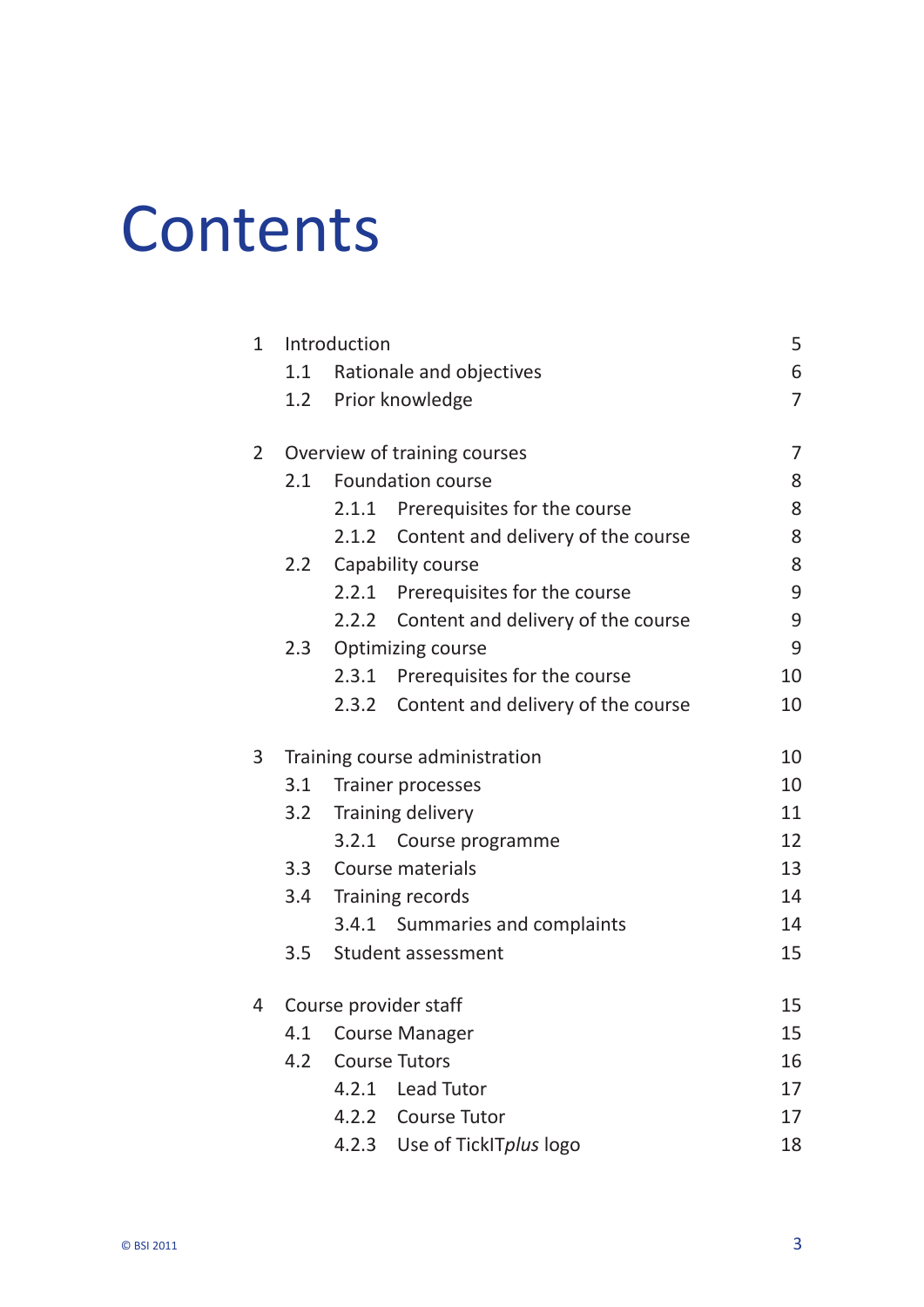|                                                                              | 4.3 | Administration manager                             | 18 |  |  |
|------------------------------------------------------------------------------|-----|----------------------------------------------------|----|--|--|
| 5                                                                            |     | Accreditation of training courses and providers    |    |  |  |
|                                                                              | 5.1 | Accreditation of training providers                | 18 |  |  |
|                                                                              | 5.2 | Accreditation of course material                   | 20 |  |  |
|                                                                              |     | 5.2.1 Variations to criteria or submitted material | 20 |  |  |
|                                                                              |     | Review and monitoring of training courses<br>5.2.2 | 20 |  |  |
|                                                                              | 5.3 | Certificate award                                  | 21 |  |  |
| 6                                                                            |     | Training course examinations                       |    |  |  |
|                                                                              | 6.1 | <b>Examination Provider processes</b>              | 22 |  |  |
|                                                                              | 6.2 | <b>Examination content</b>                         | 22 |  |  |
|                                                                              | 6.3 | <b>Examination delivery</b>                        | 22 |  |  |
|                                                                              | 6.4 | <b>Examination records</b>                         | 23 |  |  |
|                                                                              | 6.5 | Certificate award                                  | 23 |  |  |
| Appendix A Syllabus TickITplus Foundation course<br>24                       |     |                                                    |    |  |  |
|                                                                              |     | (supplied as separate document)                    |    |  |  |
|                                                                              |     | Appendix B Syllabus TickITplus Capability course   | 24 |  |  |
|                                                                              |     | Appendix C Syllabus TickITplus Optimizing course   | 24 |  |  |
| Appendix D Examination requirements<br>24<br>(supplied as separate document) |     |                                                    |    |  |  |
| Appendix E Rules<br>24                                                       |     |                                                    |    |  |  |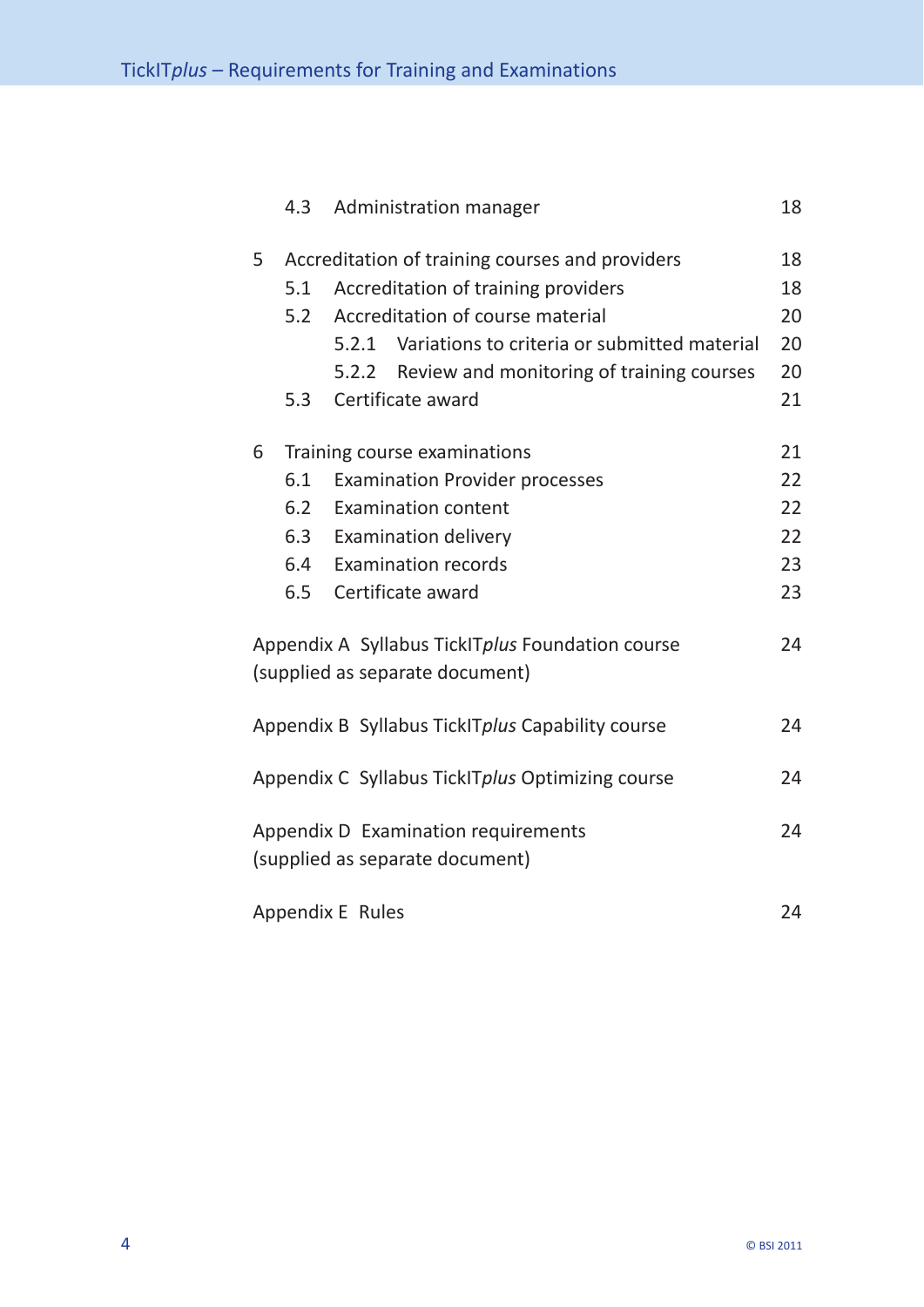# <span id="page-5-0"></span>**1 Introduction**

This document provides the requirements that need to be met in order to be able to deliver accredited TickIT*plus* training courses. It also specifies the requirements for the independent examination of TickIT*plus* Assessors and Practitioners.

TickIT*plus* is both an improvement tool and an ISO 9001-based IT accredited certification scheme, and this document deals with the training and examination of both Assessors and Practitioners. It needs to be read in conjunction with the other scheme documentation, principally:

- the TickIT*plus Core Scheme Requirements* (CSR) this describes the whole purpose and *modus operandi* of operating the scheme
- the TickIT*plus Administration Design Specification* this describes all the non- technical operations covering the scheme
- the TickIT*plus Requirements for Assessors and Practitioners* this sets out all the requirements of these individuals, and hence the objectives of the training and examinations.

The Joint TickIT Industry Steering Committee (JTISC) subcommittee JTISC/-/2 is responsible for the approval of the Course Registrar, who is responsible for the approval and accreditation of training providers based on the requirements in this document.

Throughout this document the term 'course provider' is used to denote the organization developing and/or delivering TickIT*plus* courses, and 'Examination Provider' is used to describe the organization developing, deploying and marking the related examinations.

Throughout the documentation generally, the second- and third- level courses are referred to as Capability and Optimizing, respectively.

All the codified scheme rules are referenced in this document by a code in square brackets, e.g. [CEX1]. These are listed in Appendix E.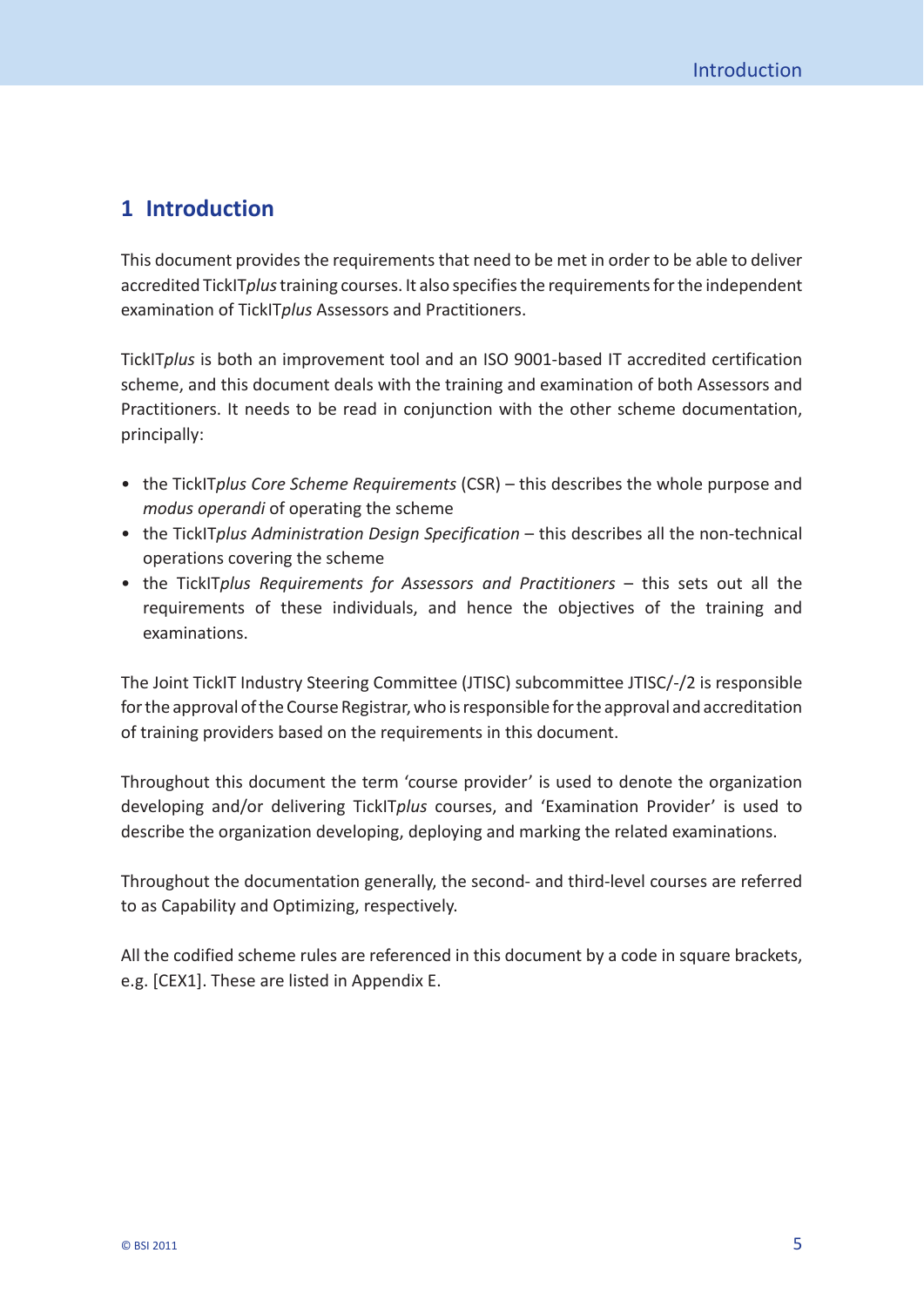# <span id="page-6-0"></span>*1.1 Rationale and objectives*

The training courses are, together with the examinations, intended to qualify IT professionals as registered TickIT*plus* Assessors and Practitioners, able to use and benefit from the scheme. Generally speaking, the differences between the two types of qualification are:<sup>1</sup>

- TickIT*plus* Assessors divided into three grades, Foundation, Capability and Optimizing, and able to address all aspects from developing compliant IT process systems to conducting third- party certification audits
- TickIT*plus* Practitioners divided into the same three grades as Assessors, Foundation, Capability and Optimizing, but concerned principally with internal IT process development and assessment.

To cater for this, three grades of training course are defined:

- Foundation course used as a mandatory introduction to TickIT*plus* and qualifying Foundation Assessors and Practitioners
- Capability course building on the Foundation material, and qualifying Capability Assessors and Practitioners
- Optimizing course covering advanced techniques, and qualifying Optimizing Assessors and Practitioners.

This document specifies the requirements for course providers who wish to develop and run TickIT*plus* courses to address these requirements. This material shall also be read in conjunction with other documents in the specification set, principally TickIt*plus Administration Design Specification*, which details many of the procedural requirements in dealing with courses and examinations.

A range of examinations is also defined to verify achievement at each level.

These are run independently of the courses – although they may be sat during the course delivery – and provide part of the necessary qualifications needed.

<sup>1</sup> A full description of the definition and requirements is included in the TickIT*plus Core Scheme Requirements* document.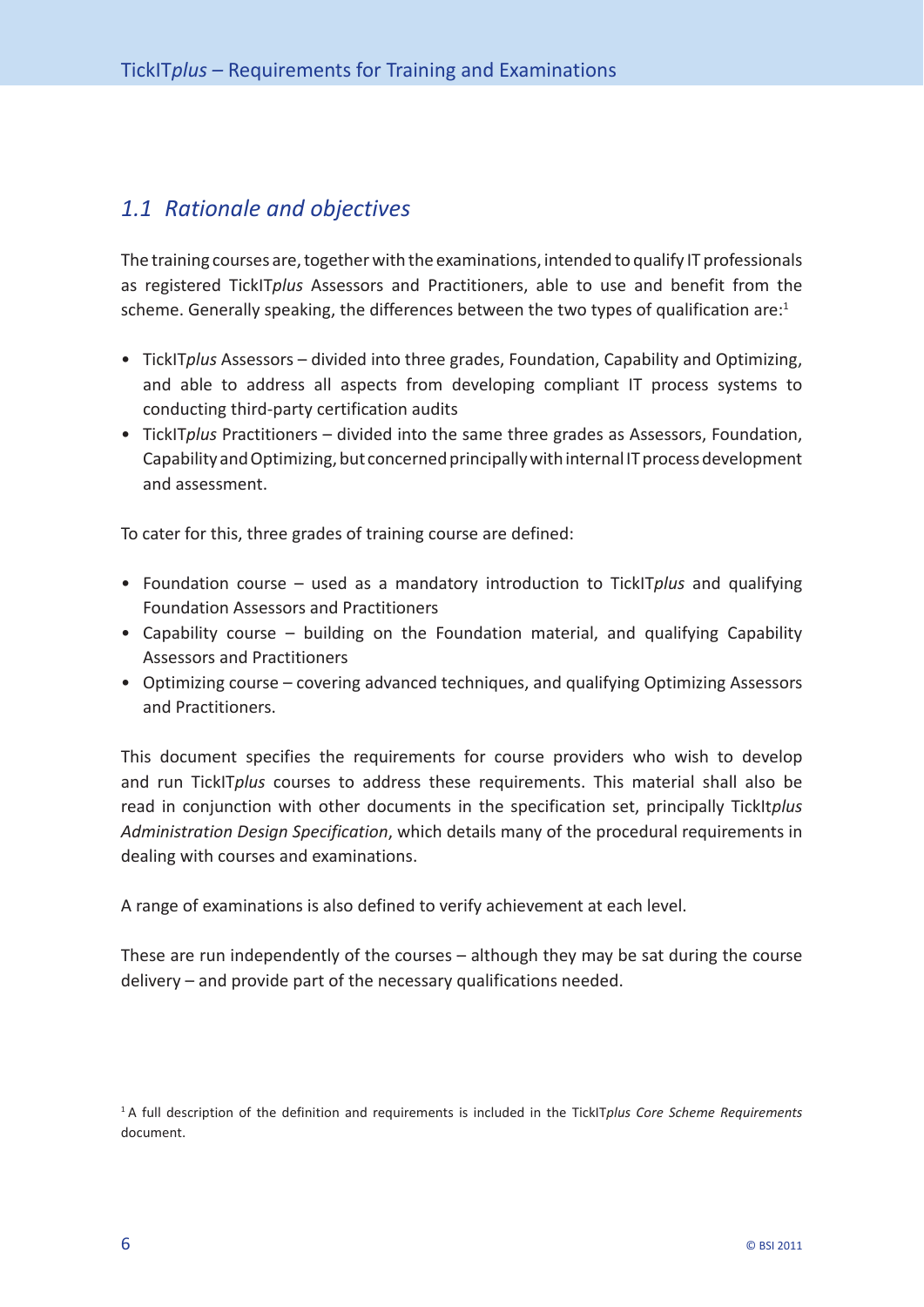#### <span id="page-7-0"></span>*1.2 Prior knowledge*

Course prerequisites are described at each level, but as general criteria it is recommended that students have a good practical knowledge and some experience of the requirements of ISO 9001, and shall have a basic understanding of IT fundamentals and processes as described in ISO/IEC 12207 and ISO/IEC 15288 before they start on these courses. While compliance to ISO/IEC 15504 is a key part of TickIT*plus*, no prior training in this standard is required, although experience in process capability assessment methods would be a distinct advantage. Students shall be informed of this prior to accepting a place on a training course.

### **2 Overview of training courses**

While each course builds on the preceding level, there is no requirement for course providers to deliver any more than one course, although it is expected that course providers delivering the Optimizing course shall have the necessary material and experience of having delivered courses at the lower grades. Providing the criteria described in this document and the appendices are met, the course duration, detailed content and method of delivery are all at the discretion of the course provider. Three grades of training course are described: Foundation, Capability and Optimizing, with each of the last two building on its preceding course. It is recognized that two types of course delegate are being covered here – Assessors and Practitioners – and that their needs are slightly different: see the appendices, which give the full syllabus requirements of each course. How these two perspectives are met is at the discretion of the provider: it could be by covering all the material for both, extending the course duration for Assessors or running two distinct courses, providing all the syllabus requirements are met. It shall be noted that all these courses deal with the overall requirements of TickIT*plus*: they are not to be regarded as specialist IT courses in any of the requirements standards such as ISO/IEC 20000 or ISO/ IEC 27001, and Assessors who require these additional skills in order to assess for TickIT*plus* certificates covering these requirements standards shall need additional training. Coverage of the Skills Profiles that form part of TickIT*plus* shall be limited to a broad understanding and appreciation of the issues involved, but specialist modules may be added. As a general rule, at least 50 per cent of the course content shall be practical instruction, including worked examples.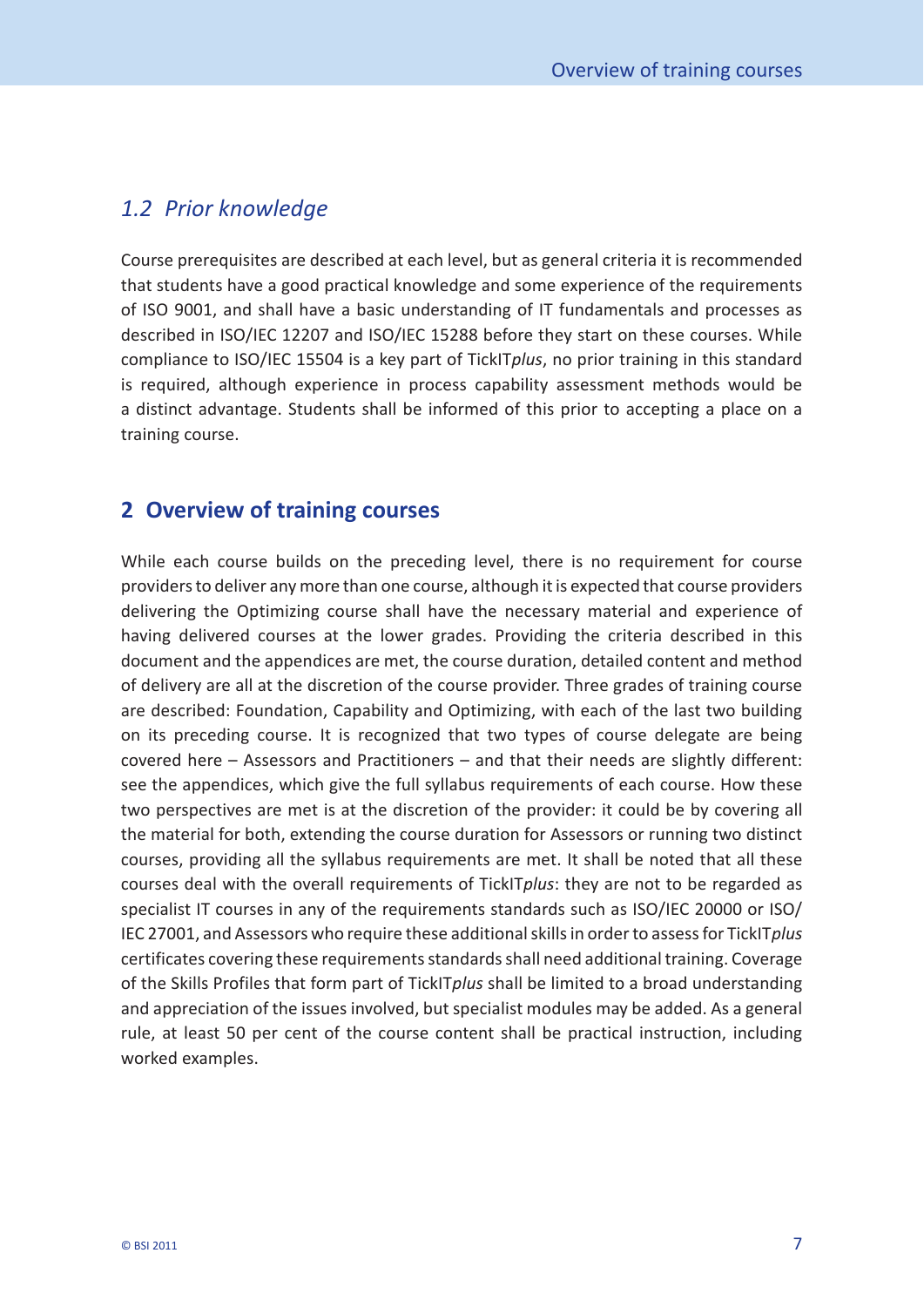# <span id="page-8-0"></span>*2.1 Foundation course*

This is the starting level, and is intended for those new to the TickIT*plus* scheme. It is mandatory for all entrants to the scheme, and is intended to prepare students for taking the Foundation examination by providing:

- an understanding of TickIT*plus* concepts and materials
- an overview of the scheme and its operation, covering all the basic concepts
- a basic understanding of the concepts of process capability assessments and the role of the Base Process Library
- a basic knowledge of the relevant standards
- Assessors and Practitioners with the skills needed to perform assessments at the Foundation level.

#### **2.1.1 Prerequisites for the course**

There are no prerequisites other than the general criteria described in [Section 1.2,](#page-7-0) for students attending this course or taking the examination. However, both the course completion and the examination pass are themselves requirements for entry to the Foundation grade for Assessors and Practitioners.

#### **2.1.2 Content and delivery of the course**

The course content shall follow the criteria shown in Appendix A. The duration shall not be less than 2 days, although this may include the time taken for the examination [CEX9]. The course may be wholly delivered in a classroom- based environment, but can also be delivered as e- learning, described in [Section 3.2.](#page-11-0) The content and presentation may be prepared for delivery to both Practitioners and Assessors, singly or mixed.

# *2.2 Capability course*

This course is aimed at building on the material in the Foundation course and to prepare students for the intermediate examination, by providing: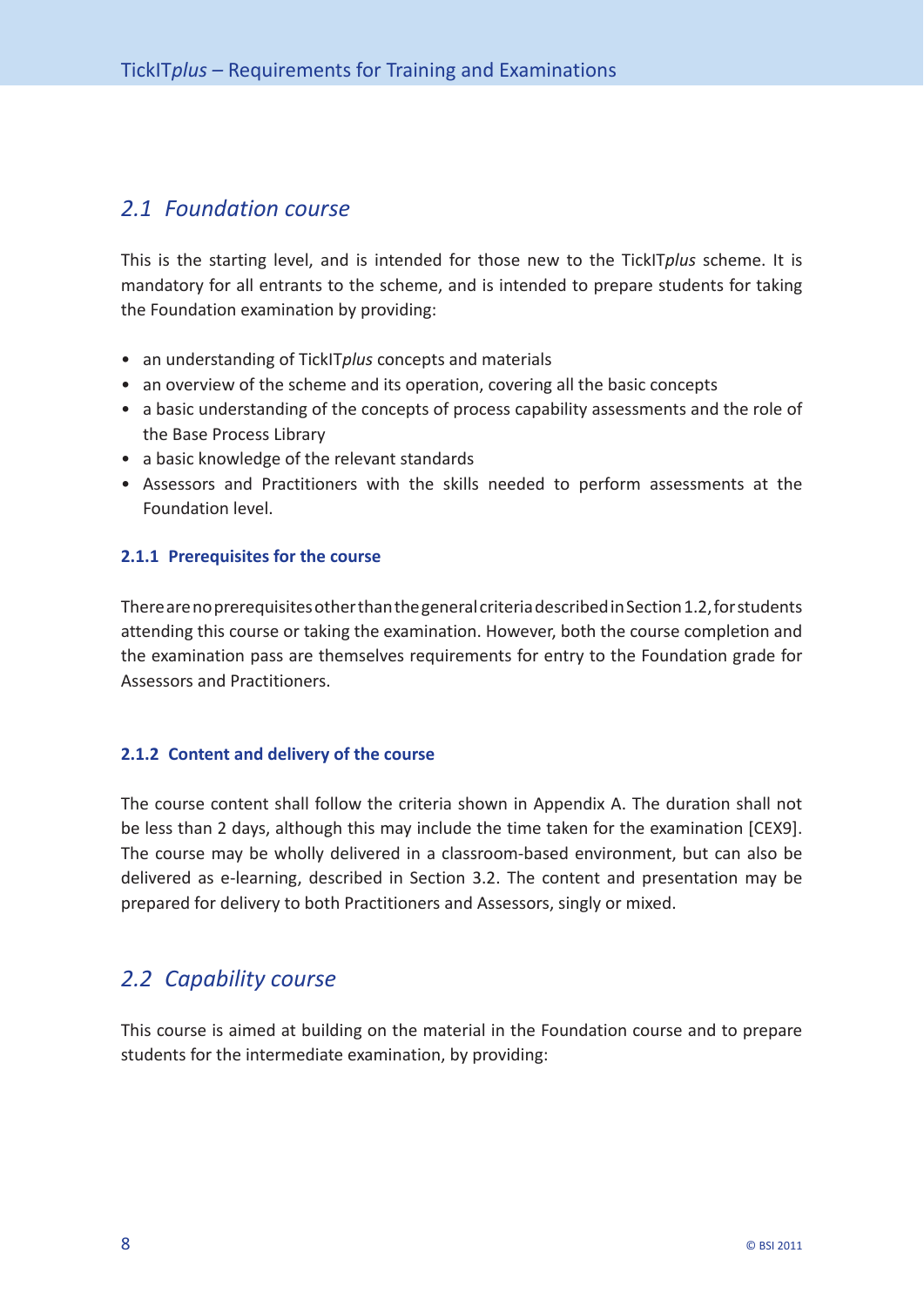- <span id="page-9-0"></span>• training for Assessors and Practitioners in the skills needed for capability assessments at Bronze and Silver grades
- the skills needed for the planning and conducting of multi-personnel assessments including the use of internal Practitioners
- an understanding of and the skills in using the improvements requirements contained in the scheme.

#### **2.2.1 Prerequisites for the course**

The intention is for all delegates taking this course to be Assessment- Qualified Foundation Assessors or Practitioners. While this is not a mandated requirement, any examination pass and subsequent advancement shall only be valid providing these conditions are met.

#### **2.2.2 Content and delivery of the course**

The course content shall follow the criteria in Appendix B. The duration shall not be less than 3 days, although this may include the time taken for the examination. The course may be delivered in all the formats described in [Section 3.2](#page-11-0) [CEX9]. The content and presentation may be prepared for delivery to both Practitioners and Assessors, singly or mixed.

Optionally, additional modules covering specific Skills Profiles may supplement the Capability course, but these are not included in the basic syllabus.

# *2.3 Optimizing course*

This course is aimed at delivering the advanced topics covered in TickIT*plus* such as quantitative measurement and improvement and building on the work of the intermediate course. It shall prepare students for the advanced examination by:

- advanced process assessment using measurements and quantitative techniques
- planning and implementing complex assessments involving teams of Assessors
- general and specific improvement models based on measurements and quantitative techniques
- preparation and presentation of complex reports to senior management.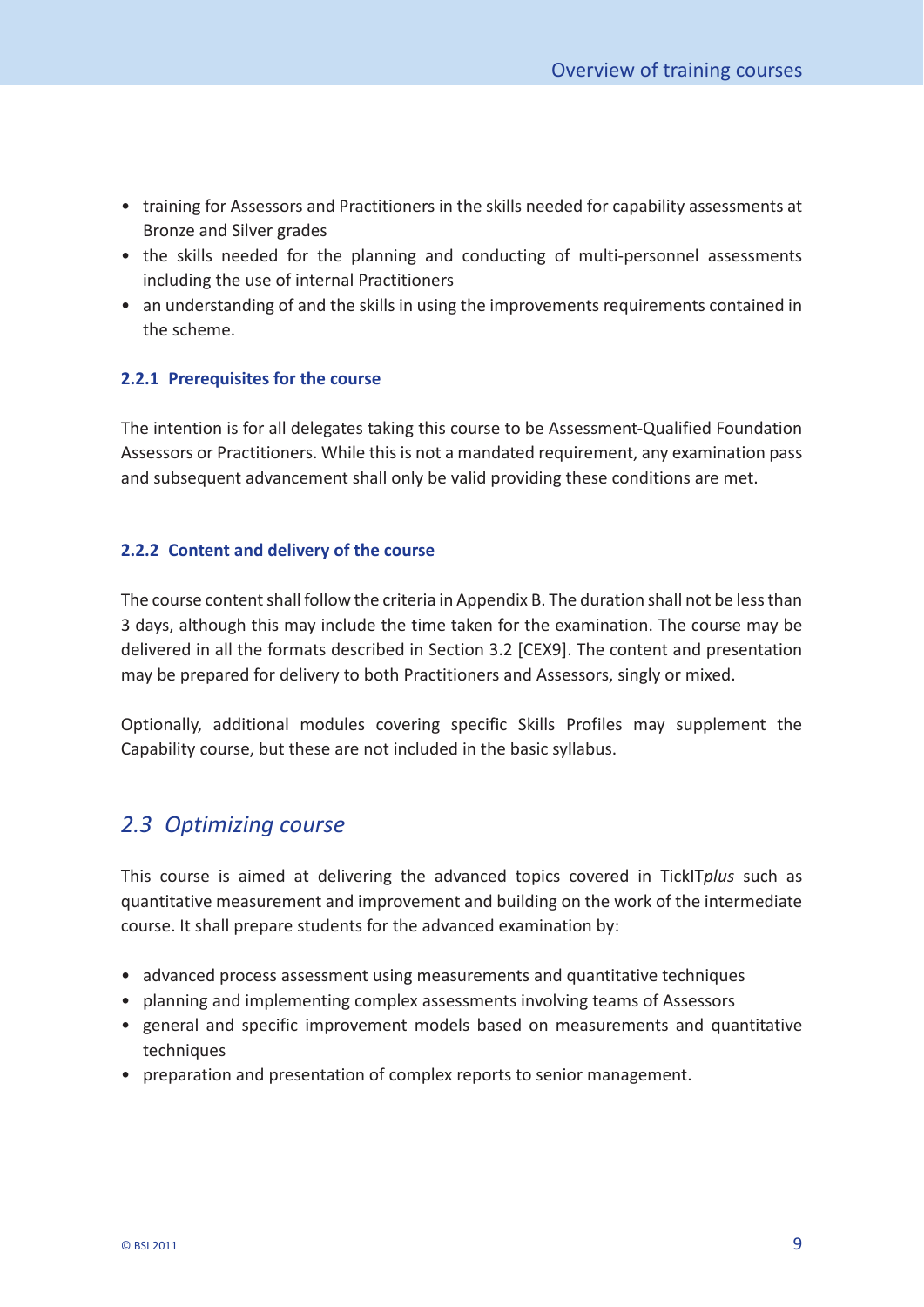#### <span id="page-10-0"></span>**2.3.1 Prerequisites for the course**

The intention is for all delegates taking this course to be Assessment- Qualified Capability Assessors or Practitioners. While this is not a mandated requirement, any examination pass and subsequent advancement shall only be valid providing these conditions are met.

#### **2.3.2 Content and delivery of the course**

The course content shall follow the criteria in Appendix C. The duration shall not be less than 5 days, although this may include the time taken for the examination. The course may be delivered in all formats (see [Section 3.2\),](#page-11-0) but must include at least 50 per cent by duration of practical content and student involvement [CEX9]. The content and presentation may be prepared for delivery to both Practitioners and Assessors, singly or mixed.

Optionally, additional modules covering specific Skills Profiles or advanced improvement techniques may supplement the Optimizing course, but these are not included in the basic syllabus.

# **3 Training course administration**

This Section deals with how course providers shall deal with the administration of courses to satisfy TickIT*plus* requirements.

### *3.1 Trainer processes*

Course providers shall define, document and effectively implement processes and procedures to ensure that approved training is [CEX3]:

- developed and reviewed to the criteria in this document
- consistently controlled (including baselining)
- competently presented
- capable of assessing student performance
- continuously improved and updated
- measured, monitored and audited.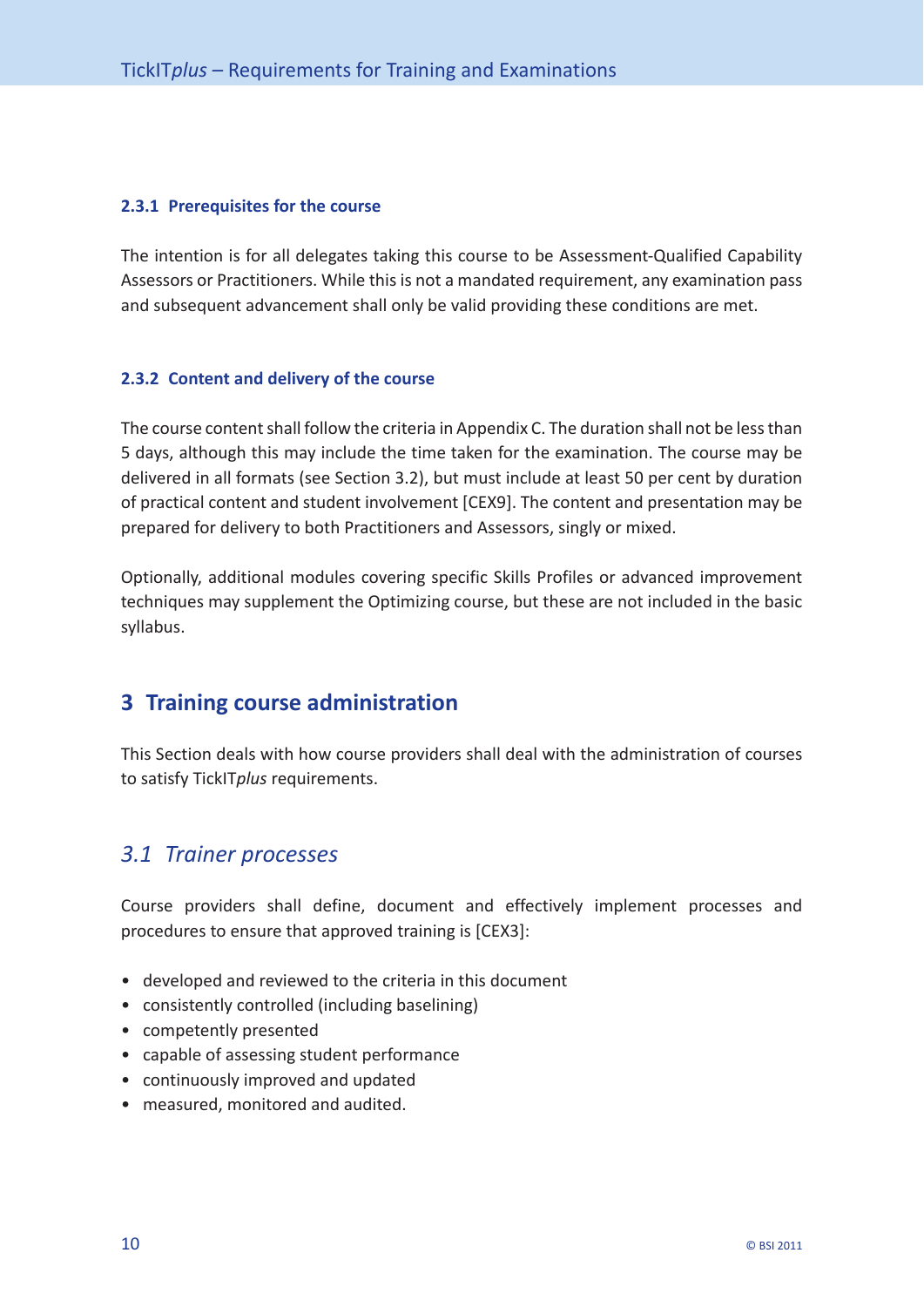<span id="page-11-0"></span>In addition, course providers are to have procedures that deal with document and record management and customer complaints.

The processes and procedures covering the above areas shall be subject to review by the Course Registrar at accreditation or on request.

# *3.2 Training delivery*

The delivery of standard courses may follow the following approaches [CEX9]:

- Classroom only involves having all the presentations, studies, exercises and material provided at an established venue. All standard courses include an element of this as determined by the minimum days prescribed. The Foundation course must be fully classroom-based, but for the other courses there is more flexibility.
- E-learning distance learning can consist of correspondence- or web-based material, as determined by the course provider and approved by the Course Registrar. Controls need to be included to assure full understanding to proceed, and a Course Manager shall always be responsible for the e- learning course and recording of results.
- Blended involves a combination of classroom presentation and exercises, etc., as described above, plus a variety of distance-learning correspondence- or web-based material as determined by the course provider and approved by the Course Registrar.

However it is delivered, students must complete the whole course of study with one training organization, against one Scheme Documentation Baseline (SDB) and over a period not exceeding 6 months [CEX2].

Exceptionally, the course provider may deliver Pilot courses at any grade against draft material, providing this is pre-approved by the Course Registrar, and a follow-up 'delta' course is eventually provided based on the differences between the draft and finalized material [CEX2]. The requirements for the delivery of Pilot courses are the same as those for the grade of course, but subject to Course Registrar approval. The entire delta course may be delivered using distance- learning approaches [CEX9].

A course provider shall provide an environment conducive to effective learning for students. At the beginning of a course the course provider shall provide the students with [CEX9]:

- a description of the course syllabus and learning objectives
- the course structure, format and programme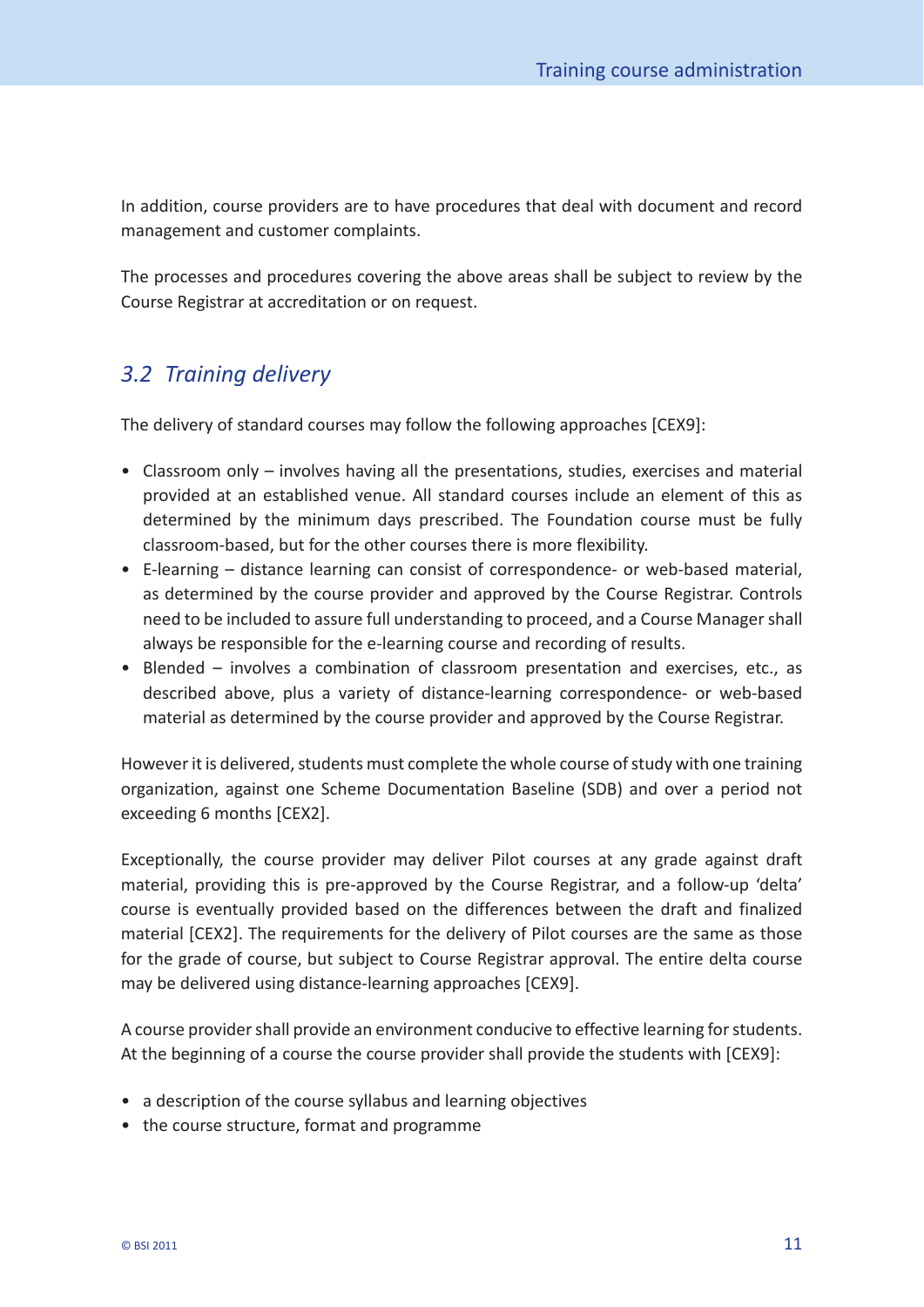- <span id="page-12-0"></span>• a description of the requirements needed to gain qualifications from having taken the course and passed the examination, plus any suggested prerequisites
- an explanation of any assessment processes for the purposes of course improvement and student self-assessment.

The training methods selected shall seek to involve and engage students throughout the duration of the course. Just providing students with a set of reading materials shall not be acceptable as a form of training delivery. Training materials shall be designed around a clearly structured learning process with:

- theory
- examples (scenarios, case studies, etc.)
- practice (activities, case studies, progress tests, etc.).

There shall be feedback /self- assessment on activities and tests where relevant, to ensure students can self-assess their understanding and achievement of the learning objectives and identify any areas requiring further work.

The number of students per course shall not exceed 20. If the number of students is greater than 12, the course may be run with two designated tutors, both of whom shall be present for the full duration of the course [CEX2]. At least one tutor shall satisfy the requirements for a Lead Tutor (see [Section 4.2.1](#page-17-0) for details). Additional resources or trainee tutors may be used for specific activities. If two tutors are used, they are both responsible for the entire course.

#### **3.2.1 Course programme**

Course providers shall submit to the Course Registrar a rolling programme of planned courses covering at least 1 year ahead, but a minimum of 2 months' notice is required for each course (or 2 weeks if the course is internal) [CEX6]. This shall specify:

- the grade of course
- the type of delivery classroom, e-learning or blended
- the number of places available
- the venue
- any variations e.g. Assessor or Practitioner only or any additional modules
- the fees to be charged.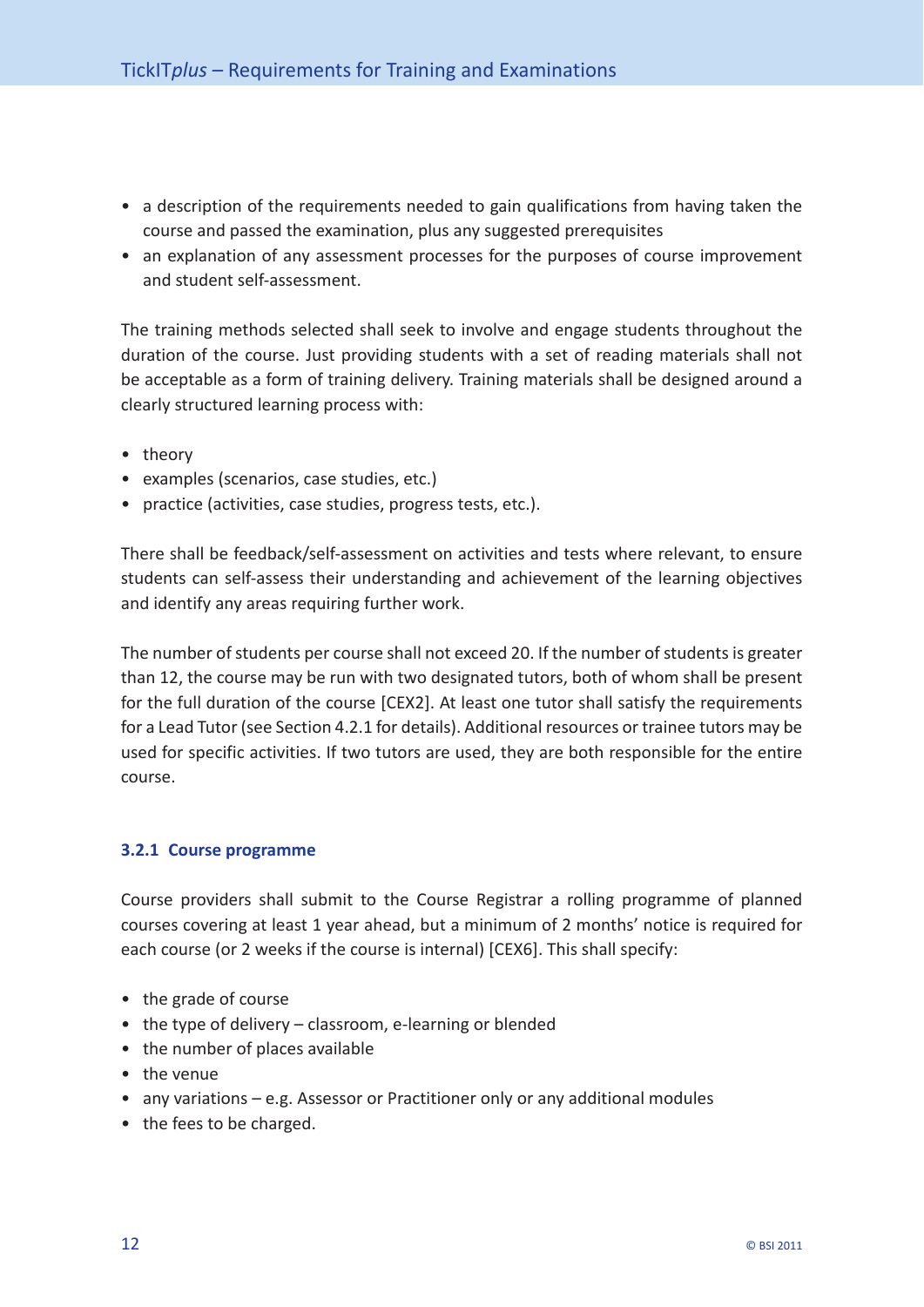<span id="page-13-0"></span>This information shall be used to publicize the availability of courses and to forward enquiries from potential attendees to the course provider.

Course providers may add to this programme at their own discretion. Any cancelled courses shall be notified to the Course Registrar as soon as possible.

# *3.3 Course materials*

Tutors shall be provided with all the necessary materials and supporting documentation to deliver a successful course.

Course providers shall provide tutors with model outputs and a marking scheme/guidance to assess each student's performance and outputs. Tutors shall provide students with feedback on their performance [CEX10]. Each student's achievement of learning objectives shall be recorded on their continuous-assessment record.

Each student shall be provided with the overall course objectives, the course programme, details of any assessments, the criteria for successful completion of the course, course notes, and copies of all standards relevant to the course.

In e- learning there shall be different controls that shall control the full understanding and the performance of the students: these shall be reviewed and recorded by the Course Manager before successful completion of the course.

Training materials shall be clearly presented and structured for ease of use, with appropriate navigational aids. The following shall be identified:

- the learning objectives for the overall element of the course
- the learning objectives for each Section within the course
- the structure and suggested or intended sequence of the materials
- instructions for the students' use of the materials, including realistic timescales
- examples of typical documents, reports, etc.
- how, when and how often students may contact tutors for help, guidance and feedback
- methods for students to assess their learning and to seek timely feedback and coaching from the tutors.

Students shall have timely access to a Course Tutor to answer questions and queries.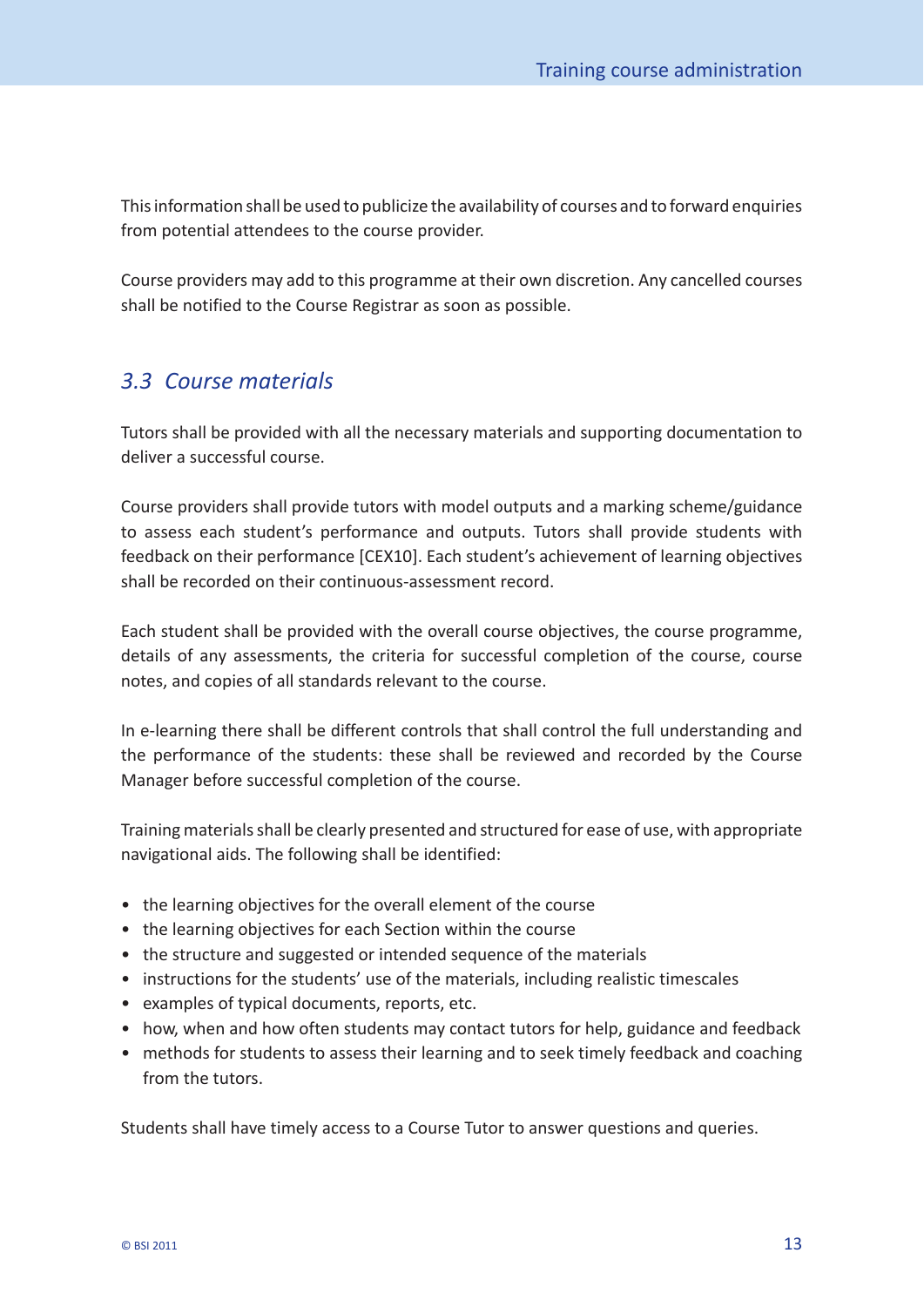<span id="page-14-0"></span>Note: as a guide, a response to communications from students in e- learning within 24 hours would be considered timely.

# *3.4 Training records*

The course provider is to keep a record of all courses undertaken and all delegates who have completed the training. On completion of each course, the following information shall therefore be submitted to the Course Registrar [CEX10]:

- training course delivered i.e. Foundation, Capability or Optimizing
	- $\circ$  method of delivery classroom, e-learning or blended
	- $\circ$  Assessor or Practitioner variations
	- $\circ$  course material (SDB) baseline [CEX2]
- provider and venue
- date and duration of the course
- Course Manager
- Lead Tutor
- additional Course Tutors
- list of delegates completing the course
	- $\circ$  name
	- $\circ$  affiliation (if any)
	- $\circ$  results of assessments, including reason for any failures to complete the course or take the associated examination
- tutor's notes.

#### **3.4.1 Summaries and complaints**

In addition to the training records, the course provider shall elicit feedback on the course from delegates and provide a summary of this to the Course Registrar [CEX10].

Any formal complaints raised during, after or about the course must be forwarded to the Course Registrar [CEX13].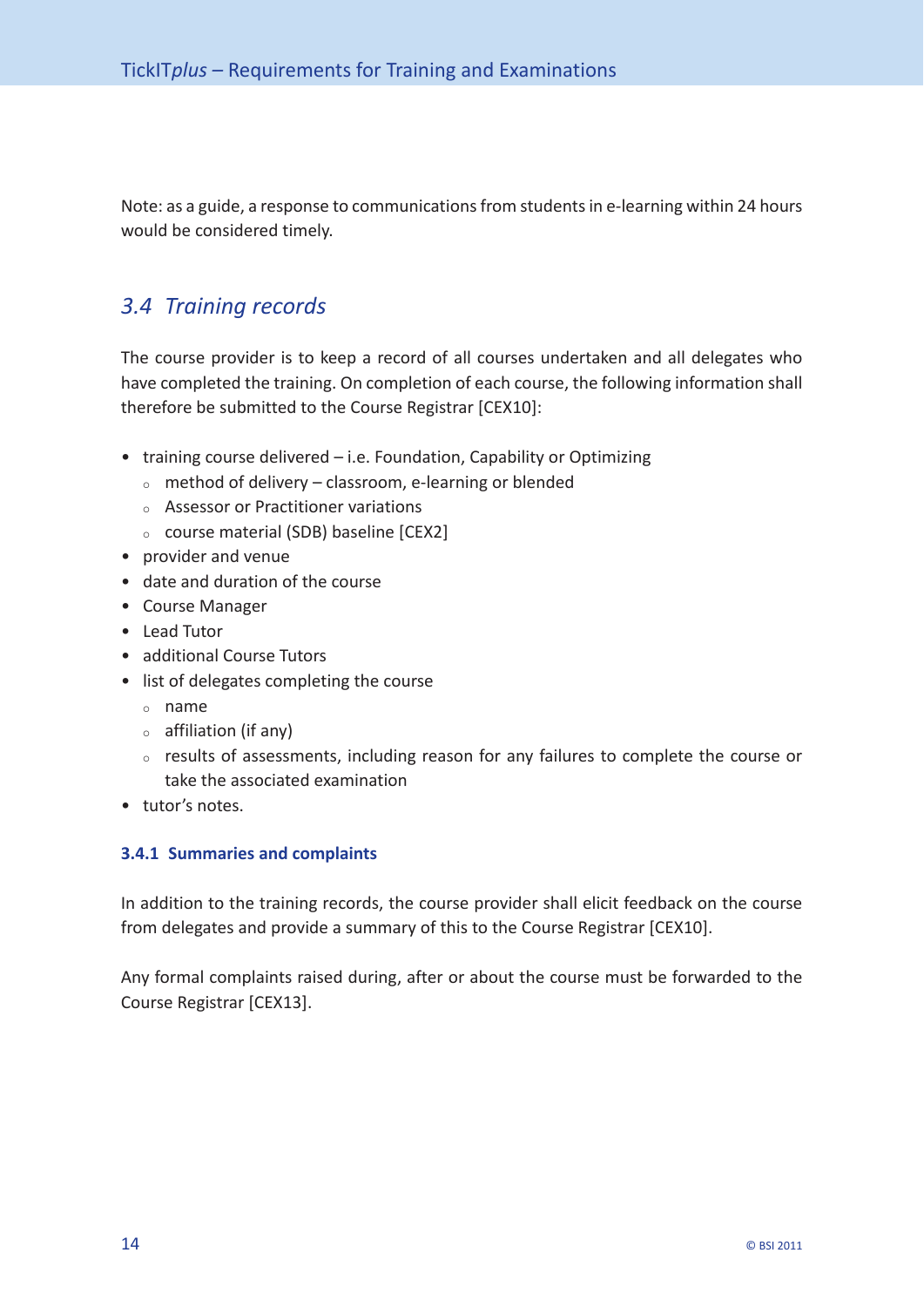# <span id="page-15-0"></span>*3.5 Student assessment*

Tutors shall provide students with feedback on their performance [CEX10]. In order to satisfactorily complete the course, each student shall:

- complete all required elements of the course and demonstrate acceptable levels of performance
- satisfactorily complete any assigned tasks connected with the learning, such as worked examples.

Records of student continuous assessments on all courses above Foundation level shall be retained by the course provider, for review by JTISC/Course Registrar if required. Certificates of course completion shall only be issued by the Course Registrar to those students who have met these criteria, and shall indicate a course completion. Note: the purpose of student assessment is primarily for the participant's benefit and course improvement. While it is not part of the examination criteria, tutors shall be able to confirm that all students taking the examination are considered capable of doing so based on their course performance.

# **4 Course provider staff**

#### *4.1 Course Manager*

The Course Manager needs to be identified to the Course Registrar [CEX12]. This is the person with overall responsibility for the content and delivery of the course and the necessary authority to remedy deficiencies with the course, the tutors or the facilities made available, the holding of examinations or any other aspect of administration. The Course Manager does not necessarily have to train on the relevant course, but the role may be combined with that of the Lead Tutor. Specific requirements for the role include being an experienced trainer (full-time employee or established contractor) and:

- responsibility for ensuring that the course materials conform to the specified requirements
- responsibility for ensuring that all Course Tutors have been identified to the Course Registrar prior to the delivery of courses and vouches for this information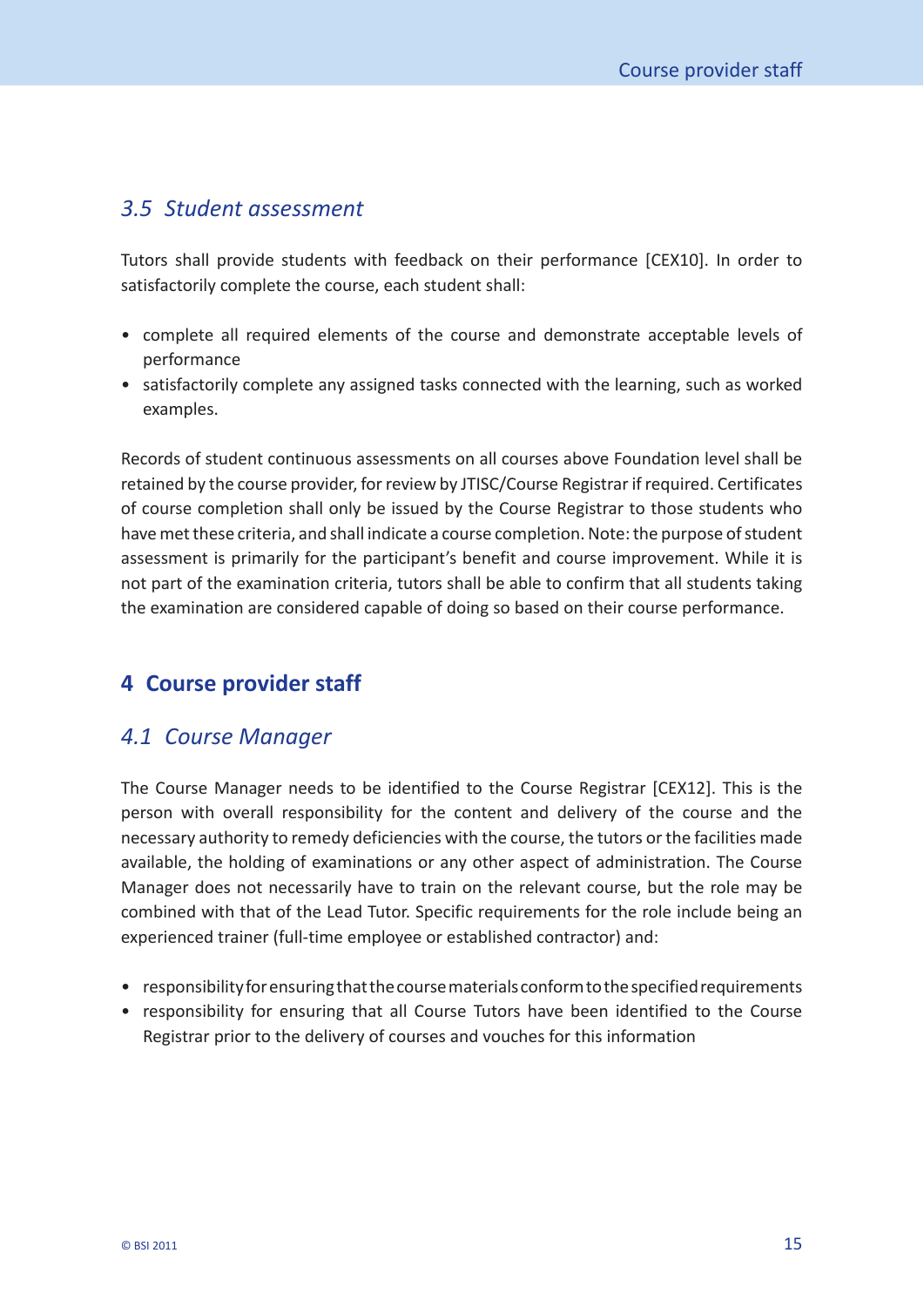- <span id="page-16-0"></span>• responsibility for providing the Course Registrar with a listing of all delegates who have completed the course
- can be contacted within a reasonable amount of time throughout the course to consult with the Course Registrar as necessary on any issues that the delegates, tutors or the Course Registrar wish to raise
- responsibility for all contributors to the courses, including availability and contract status.

# *4.2 Course Tutors*

All Course Tutors shall be experienced in quality and IT and, in particular, have an awareness of the following standards:

- ISO 9001 and ISO 9004
- ISO/IEC 12207 and ISO/IEC 15288
- ISO/IEC 15504
- ISO/IEC 20000
- ISO/IEC 27001
- ISO/IEC 25030.

The identity of all tutors shall be registered with the Course Registrar prior to course delivery [CEX12], and recorded also on the post-course training record submitted (see [Section 3.4](#page-14-0)). JTISC does not require to formally approve individual tutors but does reserve the right to refuse registration of individuals either across all courses or at certain grades.

All tutors shall be able to demonstrate adequate knowledge and experience of IT, quality and the TickIT*plus* scheme at the grade at which they are teaching. Ideally, they shall have personally undertaken the course that they are delivering. A broad appreciation of the Skills Framework for the Information Age (SFIA) model and the Skills Profiles is also desirable.

All tutors shall have had suitable previous training experience or can demonstrate the ability to deliver any identified training course, and to give adequate coaching to failing students.

Tutors who provide educational support on self- study elements of blended learning must be competent to use any media required.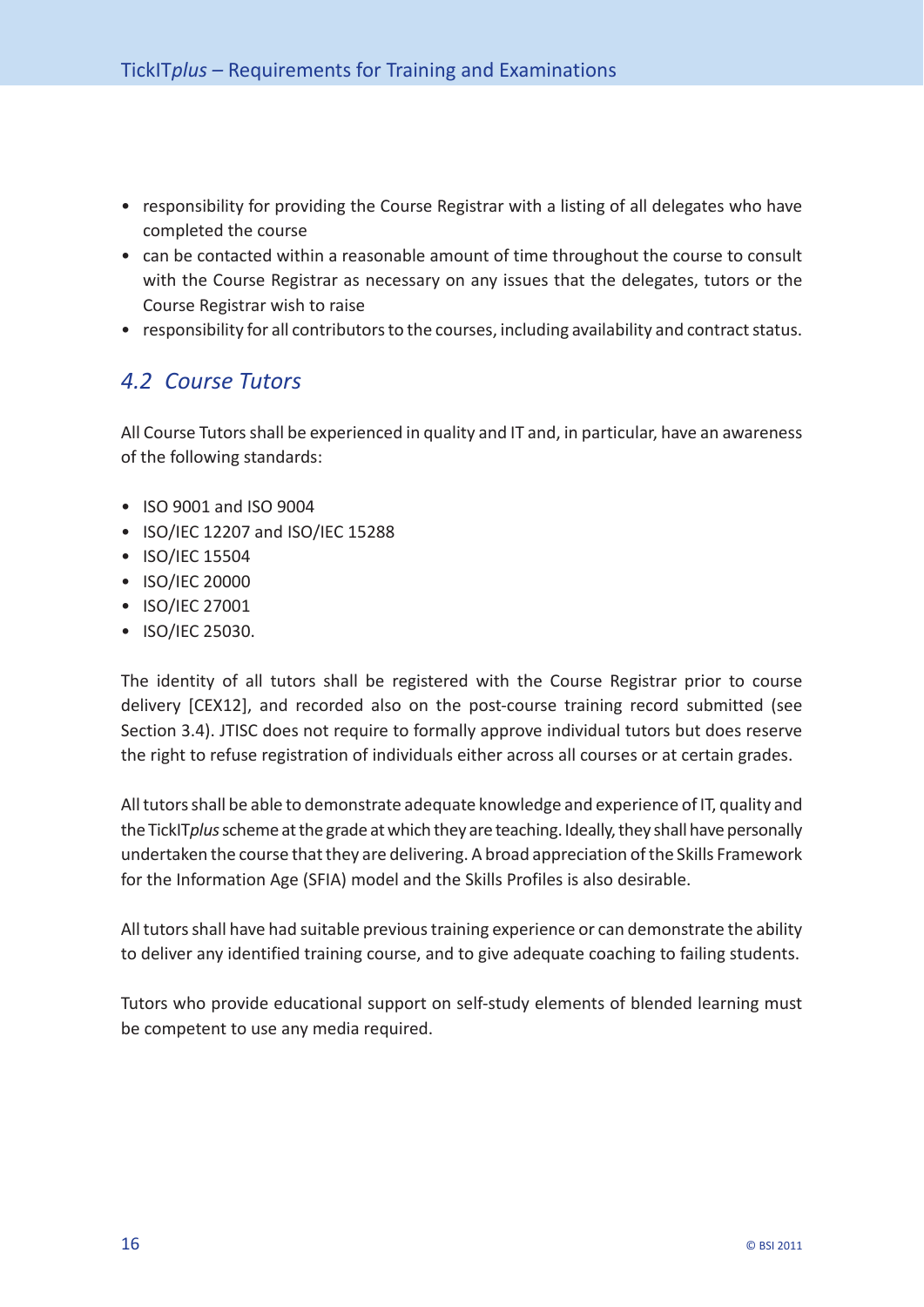#### <span id="page-17-0"></span>**4.2.1 Lead Tutor**

The Lead Tutor has the overall responsibility for delivering the course. This role may be combined with that of the Course Manager. Specific requirements include [CEX12]:

- responsibility for planning the course and ensuring that all syllabus requirements in the appendices Section of this document are covered
- ensuring that the course is adequately delivered in accordance with the plan
- ensuring that the contribution of other tutors is adequate
- completing the course record for submission to the Course Registrar (see [Section 3.4\)](#page-14-0)
- being a TickIT*plus* registered Assessor at the equivalent grade for the course being delivered (this requirement may be waived on application to the Course Registrar, providing alternative qualifications and experience can be demonstrated)<sup>2</sup>
- delivering at least 30 per cent of the course material.

#### **4.2.2 Course Tutor**

A Course Tutor may be designated by the course provider as a second tutor if they currently lack either training or subject area experience and need to gain that experience.

If a Course Tutor has limited training experience, then the Course Tutor shall act as an understudy to a Lead Tutor, as determined by the course provider – typically for four courses, but for a minimum of two [CEX12]. A Course Tutor (gaining experience) shall provide training only while a fully approved tutor is present [CEX12]. It is normally expected that a Course Tutor shall observe on the first course, participate in the second and third courses, and then deliver the training on the fourth course under the supervision of a Lead Tutor, but this can be amended at the discretion of the Lead Tutor.

<sup>2</sup> If courses are delivered that are specifically for Practitioners only, then the Lead Tutor may instead be a registered Practitioner of the appropriate grade.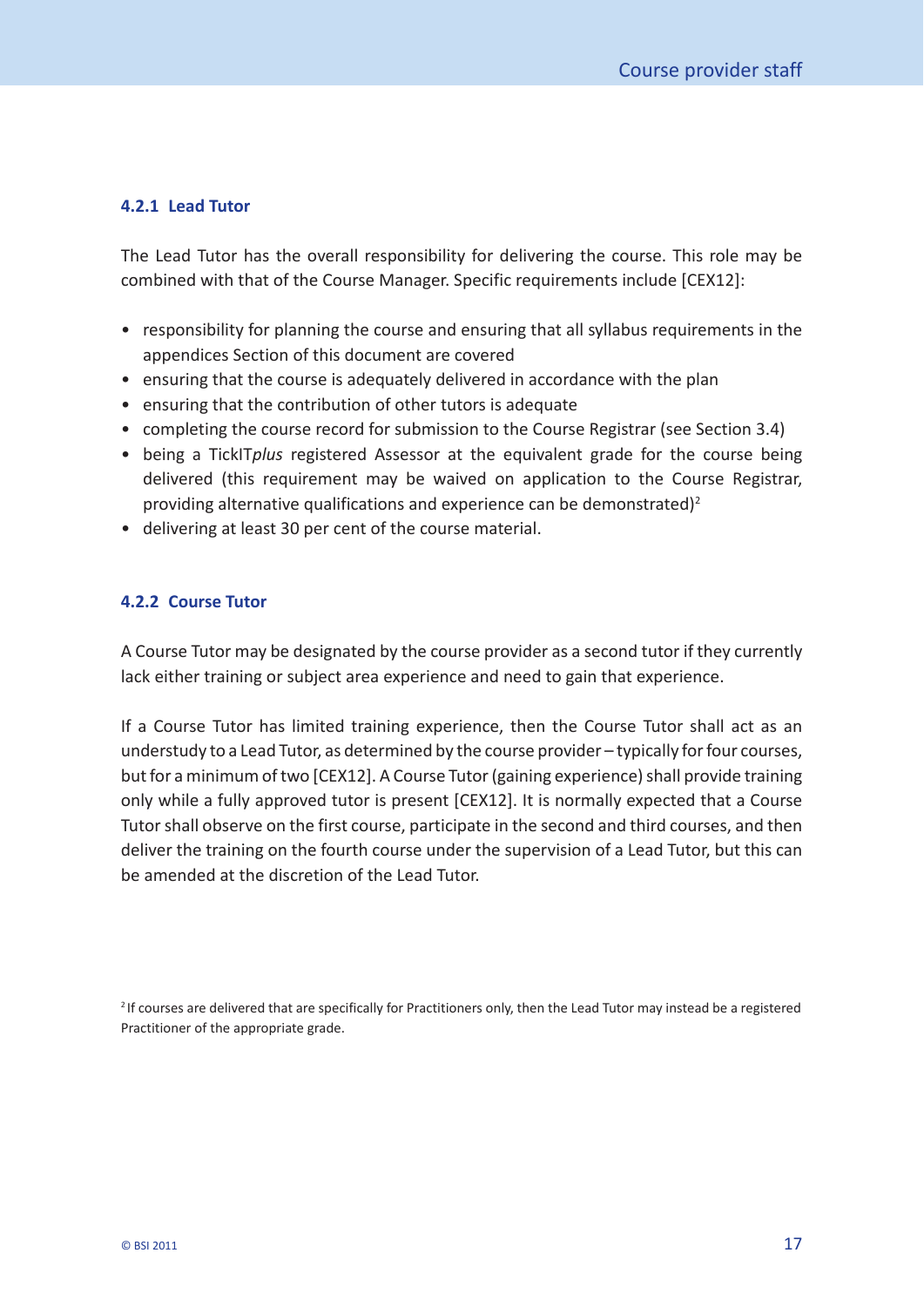<span id="page-18-0"></span>**4.2.3 Use of TickIT***plus* **logo**



Course providers must use the course provider mark and registration number on all issued course documentation. It may also be used in promotional material and advertising.

# *4.3 Administration manager*

All approved course providers shall have an administration manager assigned who shall act as a single point of contact for the Registrar and JTISC. This can be the Course Manager or any other full-time employee or established contractor.

# **5 Accreditation of training courses and providers**

# *5.1 Accreditation of training providers*

In order to become a TickIT*plus*- approved course provider, the provider has to make a formal request on the Registrar application form, providing at least the following:

- application letter
- synopsis of the TickIT*plus* course material
- compliance checklist based on the syllabus in the appendices and confirming that all the requirements are covered
- list of trainers
- professional information on each trainer (CV, certificate that they have achieved the level they shall be training at)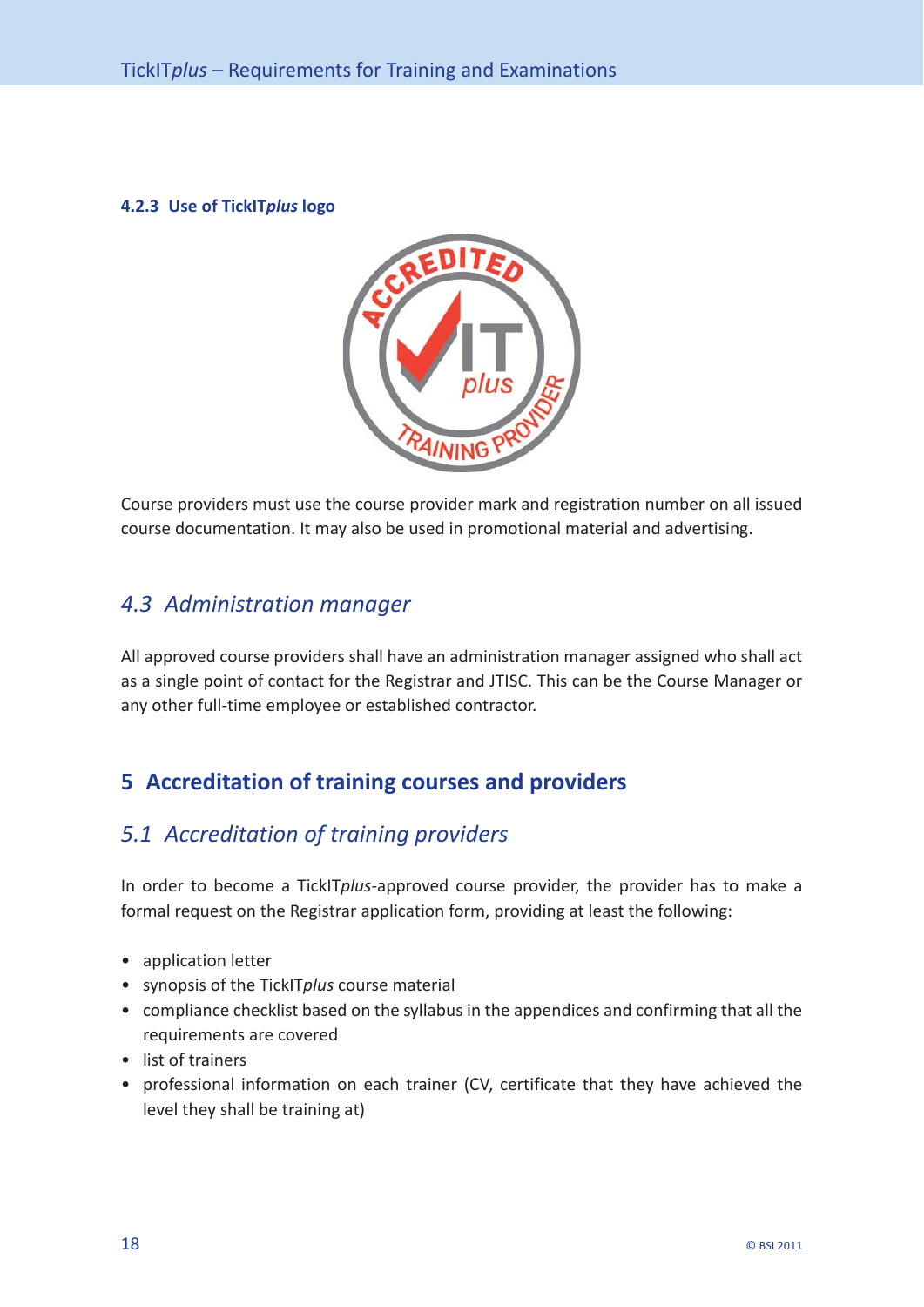- outline of the training facilities
- written procedures on how they shall handle complaints
- description and procedures of the quality control of the course or a quality management system (QMS) for that.

The Course Registrar needs to ensure that [CEX3]:

- the course provider is a properly formed legal entity and has met all copyright requirements (use of standards, etc.) in running TickIT*plus* courses
- the course provider has documented procedures that cover the development and delivery of courses, documentation and record management and customer complaints (ideally, the full scope of ISO 9001 quality requirements shall be addressed)
- the course provider has at least one TickIT*plus* course available (developed or licensed) that has been submitted for approval to the Course Registrar (see [Section 5.2\)](#page-20-0)
- the course provider has the capability to offer the proposed training courses in terms of organization, physical resources, administration, tutors, finance and marketing
- suitable guidance is available to candidates and their employers before enrolment on the level of prior knowledge and experience expected for each course
- candidate numbers are matched to the resources available and the tutor/delegate ratio
- candidate feedback is actively sought and acted upon
- any qualification-specific requirements are adhered to
- tutors are appropriately qualified, are skilled in teaching, have knowledge and experience of the subject area, are familiar with the syllabus and keep themselves up to date in line with changes to the syllabus
- there is adequate coverage of the syllabus, with a mix of lectures, practical work and revision appropriate to the level and subject area of the qualification
- course materials (including presentations, candidate handouts, Course Tutor notes, exercises and case studies) are of good quality, relevant to the syllabus, and are kept up to date in line with changes to the syllabus (see [Section 5.2\).](#page-20-0)

At their discretion, the Course Registrar may restrict accreditation to one or a range of course grades only.

An accreditation of a course provider might be preliminary if the request includes a synopsis and not a complete training course package. Once accredited, the course provider may advertise their accredited status and use the official logo described in [Section 4.2.3.](#page-18-0)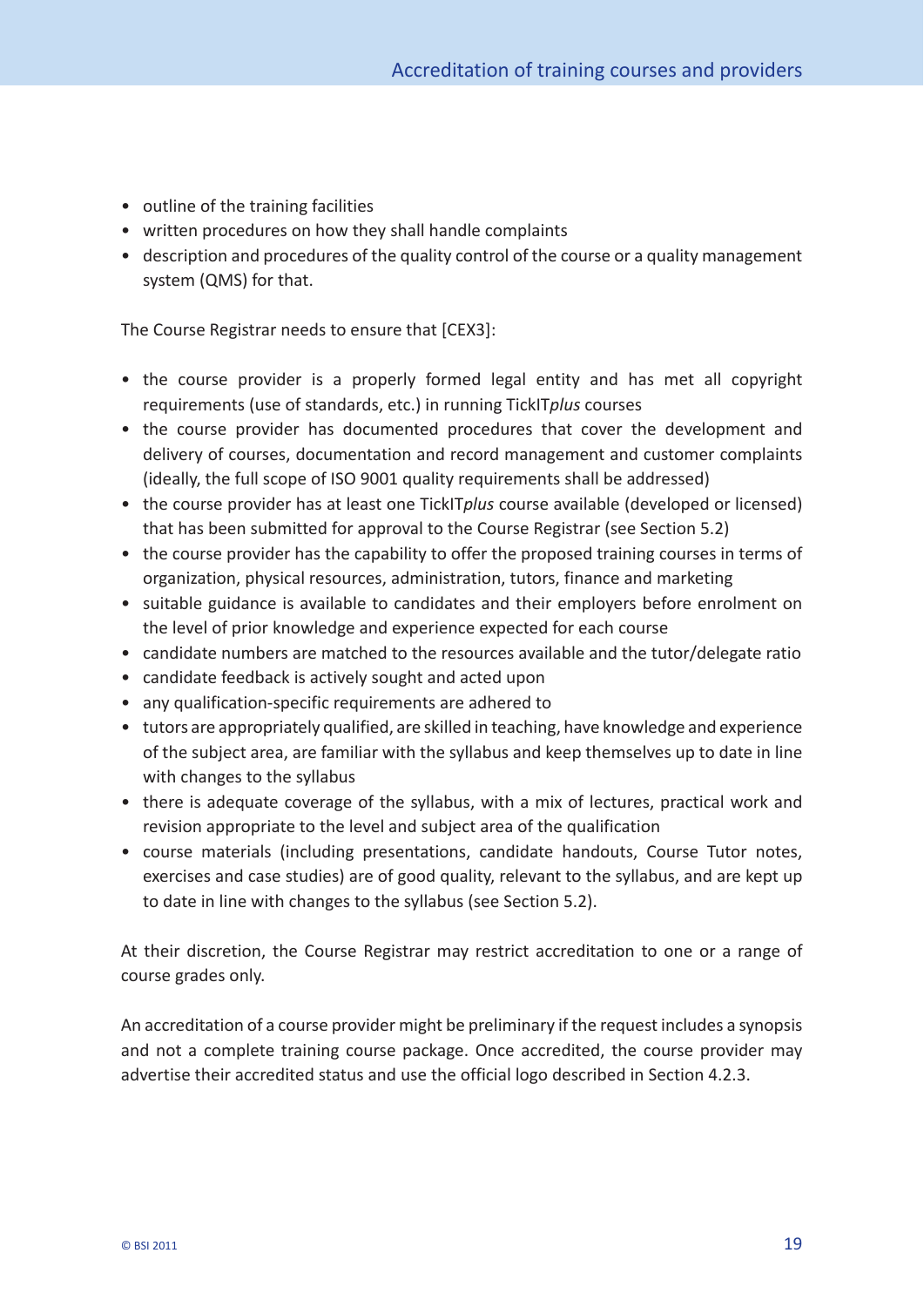# <span id="page-20-0"></span>*5.2 Accreditation of course material*

Before accreditation can be final, the course provider must submit a complete training course package (with all planned variants) for Course Registrar review [CEX4]. This is to include, as a minimum:

- course timetable
- material issued to delegates
- material used in the delivery of the course slides, worked examples, etc.
- tutor's notes
- compliance matrix showing on which slides which part of the syllabus is covered for the submitted course.

The course material is to be presented against the current SDB baseline set, which can then be used as a reference when training records are submitted [CEX4].

Over time, as courses are delivered, it is expected that improvements shall be made, and additions or changes made to this baseline. Resubmission is only required on request or when significant changes are made, but these variations must be controlled with a history of identified changes held. All delivered courses must be to the current SDB baseline set or the previous SDB baseline set, providing this is not more than 12 months old, and details of amendments required are included [CEX2]. (See the TickIT*plus Administration Design Specification* document for a discussion on scheme material baselines.)

#### **5.2.1 Variations to criteria or submitted material**

Requests for variations to any of these criteria, previously submitted course baselines, or in respect of any special circumstances shall be considered for approval on written submission by the approved course provider to the Course Registrar. Any such request shall be made immediately upon the reason for the variation request becoming apparent [CEX4].

#### **5.2.2 Review and monitoring of training courses**

Once the submitted course has been reviewed and approved by the Course Registrar, the course provider shall run a provisional course. Before final accreditation, all changes to the preliminary approved material and the results of delegates taking the related examination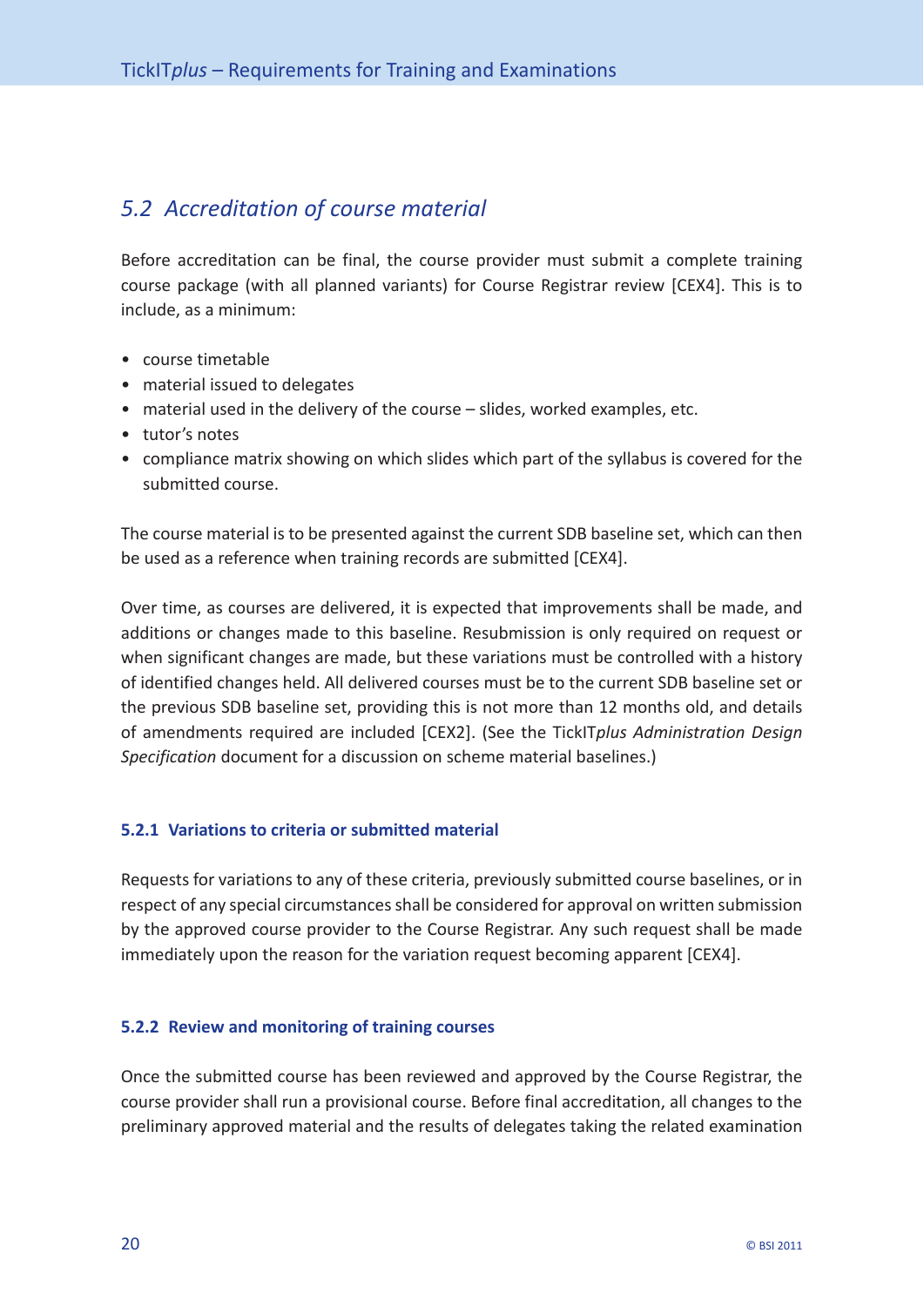<span id="page-21-0"></span>shall be reviewed. Delegates taking provisional courses that are subsequently approved shall be treated as though they had taken the formally accredited course. Delegates taking provisional courses that are not subsequently accredited may have to take a further delta course, within 12 months, at the Course Registrar's discretion [CEX8].

The course provider must submit to the Course Registrar a listing of the personnel managing and delivering the courses, including the range they cover, i.e. the Course Manager and Lead and Course Tutors [CEX12]. It is expected that the course provider shall verify all tutor qualifications and experience, and refusal to register a tutor would only be done exceptionally – i.e. on previous poor reports, poor examination results or customer complaints.

Accreditation shall continue on a rolling 3-year cycle for as long as the course provider delivers the course, but may be subject to review and termination with 3 months' notification at any time [CEX7]. JTISC or the Course Registrar shall retain the right to sample any course delivery on an ad hoc basis.

# *5.3 Certificate award*

The course providers shall issue certificates showing course completion [CEX11]. The issued certificate shall include, as a minimum:

- name of the delegate
- date of the award
- name of the course provider (as appropriate)
- the grade of the course
- the TickIT*plus* logo
- the name and signature of the person authorizing the award
- a unique certificate identification number.

# **6 Training course examinations**

Each course shall have a related examination, both for Assessors and Practitioners, which are administered separately from the course providers. Taking the examination is optional for delegates. Undertaking the course prior to the examination is mandatory at the Foundation level, and optional with 'fast-track' concession at the Capability level, and optional for all at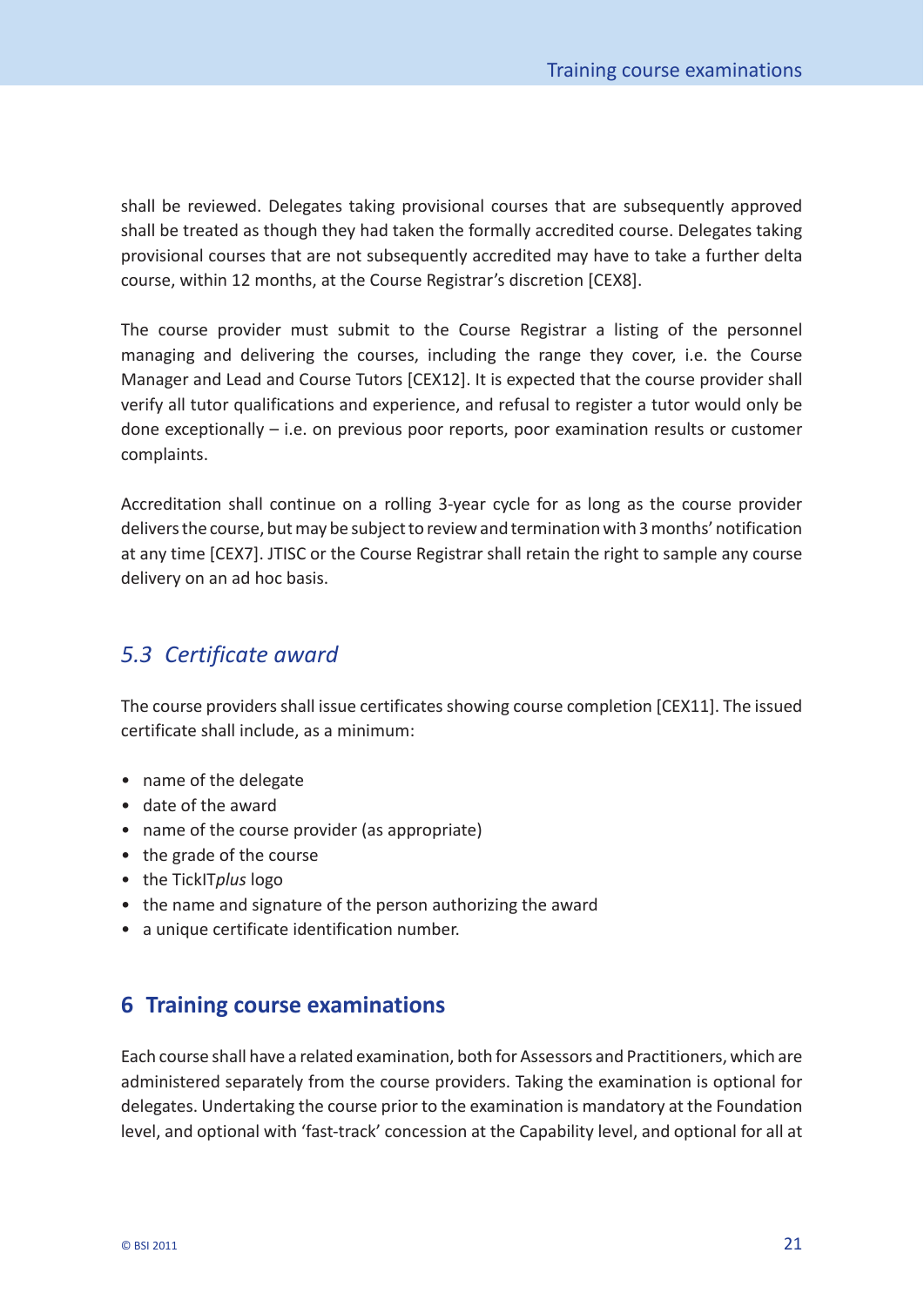<span id="page-22-0"></span>the Optimizing level. At Foundation and Capability levels the course or any resits must also be taken within 12 months of completing the course [CEX8].

# *6.1 Examination Provider processes*

The Examination Provider must be able to demonstrate that their processes and procedures include provision for:

- examination development and support
- examination delivery and marking
- record keeping
- dispute handling.

# *6.2 Examination content*

This must be adequate to cover the course syllabus as described in the appendices in this document. The format of questions, methods of scoring and marking is at the discretion of the Examination Provider, but shall fulfil all requirements in this document and Appendix D.

Examination material is to be suitably baselined and held confidentially by the Examination Provider. The Examination Provider needs to have access to Assessors at the same level as the course and examination for the creation of the examination material. A copy, however, needs to be available for JTISC review, together with a formal policy statement showing the criteria for the examination pass mark and distinction award.

The Examination Provider is to determine and agree with JTISC/-/2 subcommittee the necessary criteria for determining the examination pass mark (recommended to be not less than 65 per cent). (This is to also include resit criteria and any permitted variations, such as for foreign language students.)

# *6.3 Examination delivery*

It is normally expected that examinations are delivered at the final session of the training course, but the Examination Provider may wish to change this or add additional approaches,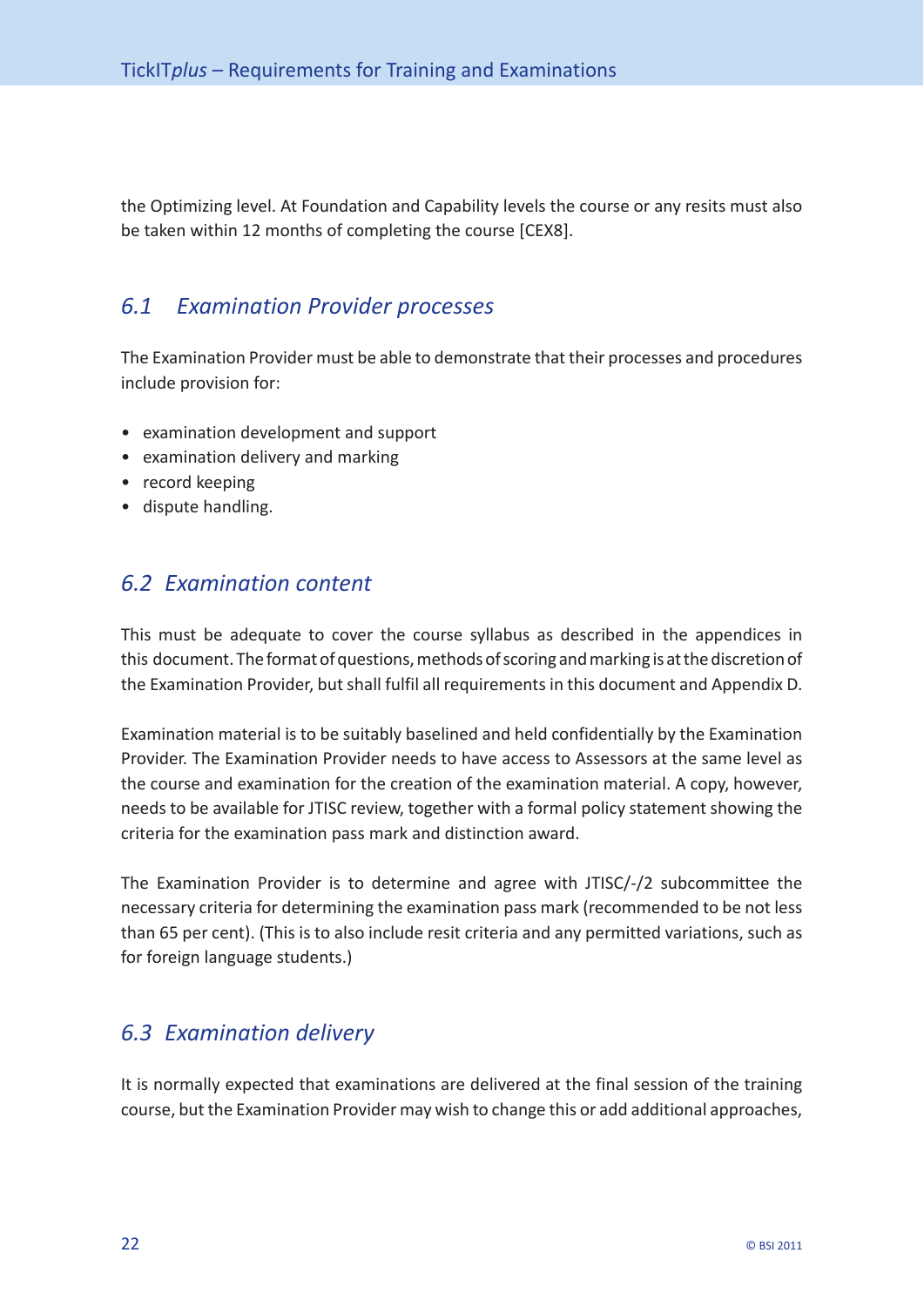<span id="page-23-0"></span>such as online examinations (e-examinations). Provision of any invigilator requirements is for the course provider and the Examination Provider to agree.

Within the baseline there shall be a suitable selection of questions such that different deliveries of the examination material can be modified with up to 30 per cent of the questions varying.

Applicants shall be notified of their results within 2 weeks of taking the examination, or immediately for e-examinations.

# *6.4 Examination records*

The Examination Provider is to maintain an accurate record of all results, including as a minimum:

- examination grade and baseline undertaken
- name of the applicant
- date of the examination and date of the course (as applicable)
- venue and course provider or delivery method (as appropriate)
- overall score obtained
- whether a certificate of achievement was awarded.

# *6.5 Certificate award*

The Examination Provider is to issue certificates showing examination results no more than 1 month following the sitting [CEX11]. The issued certificate shall include, as a minimum:

- examination grade
- name of the delegate
- date of the examination
- the TickIT*plus* logo
- the name and signature of the person authorizing the award
- a unique certificate identification number.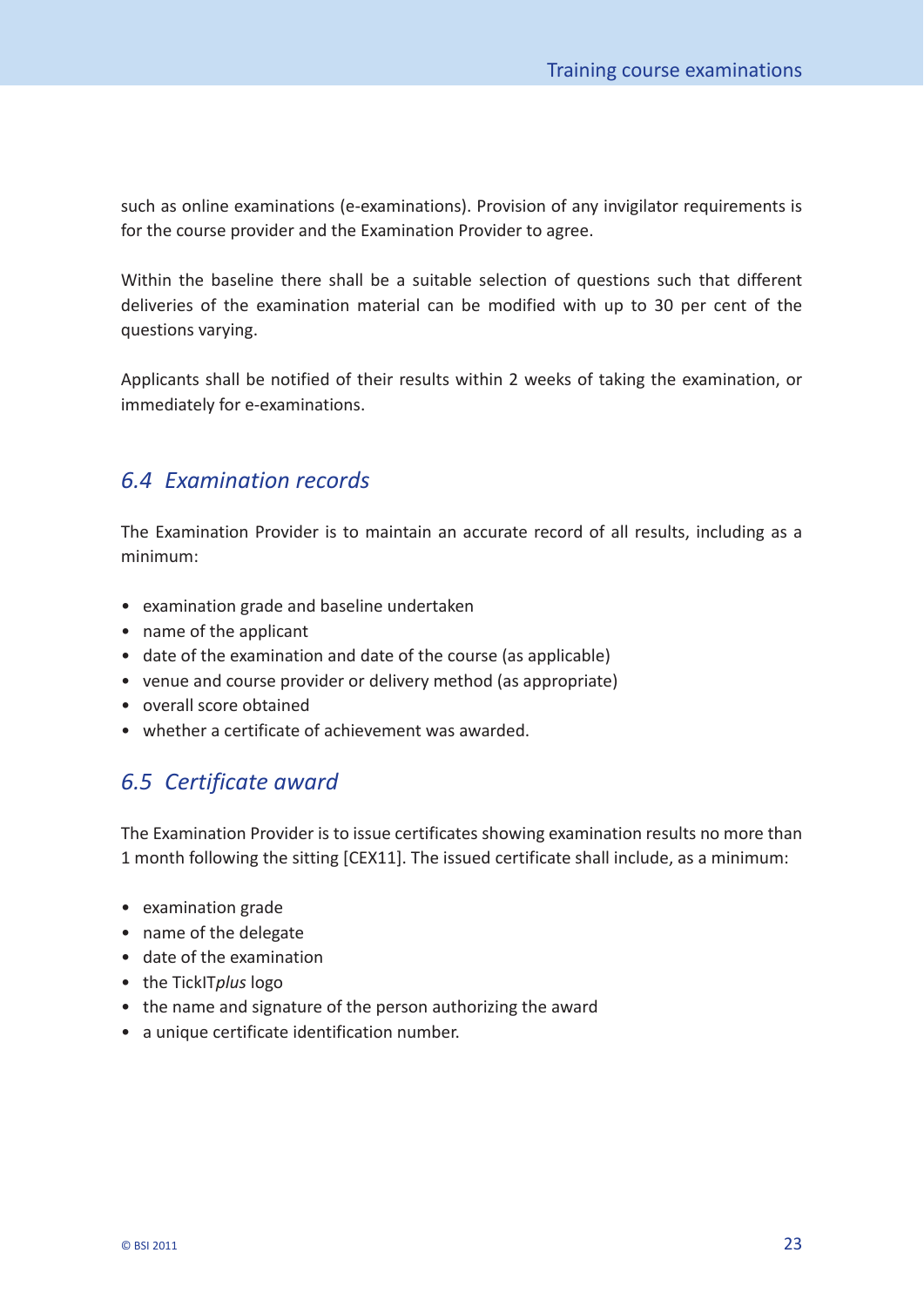# <span id="page-24-0"></span>**Appendix A Syllabus TickIT***plus* **Foundation course**

In this version, the syllabus is a separate document that shall be read in conjunction with this document.

# **Appendix B Syllabus TickIT***plus* **Capability course**

Under development. See the TickIT*plus* website for the latest download.

# **Appendix C Syllabus TickIT***plus* **Optimizing course**

Under development. See the TickIT*plus* website for the latest download.

# **Appendix D Examination requirements**

In this version, the examination requirements are a separate document that shall be read in conjunction with this document.

# **Appendix E Rules**

- [**CEX1**] *Course and Exam Baseline* (CEXB). This baseline is only used internally by the Examination Provider and JTISC/-/2.
- [**CEX2**] All courses delivered must be either:
	- $\circ$  to the current SDB baseline set or the previous SDB baseline set, providing this is not more than 12 months old and the course provider includes details of amendments to the scheme documentation or
	- $\circ$  may exceptionally be delivered against draft material (Pilot courses) (based on the current CEXB), providing a follow-up delta course revision is also offered.
	- $\circ$  Any e-learning or blended format courses must be taken over a period not exceeding 6 months and with one course provider.
	- $\circ$  The maximum course size (for classroom-based content) is to be 20 students.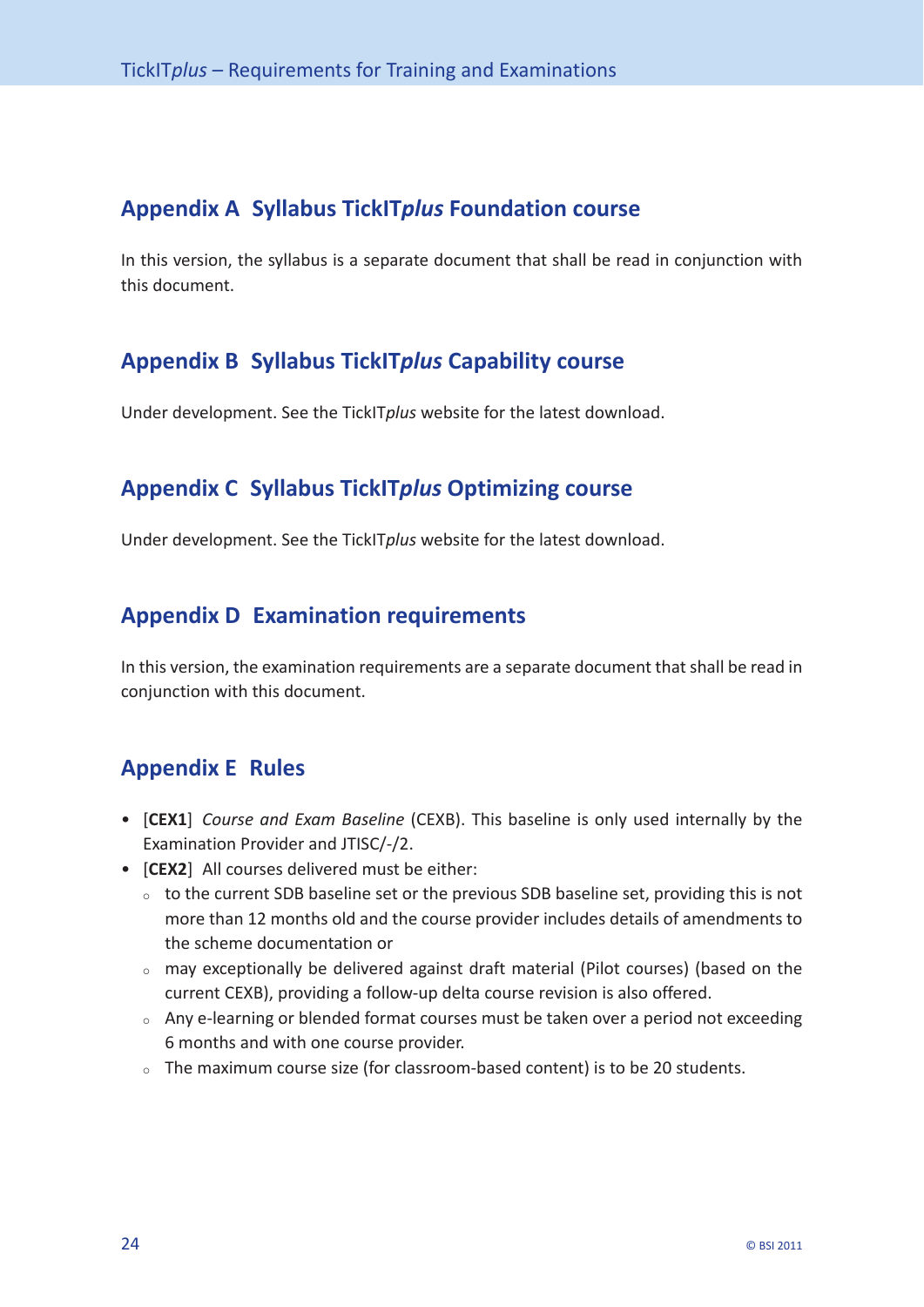- [**CEX3**] Only courses provided by accredited course providers and who meet the following conditions shall be recognized for qualification purposes:
	- $\circ$  is a properly formed legal entity and is able to meet all the copyright requirements for running courses with the capacity to offer training in terms of organization, physical resources, administration, tutors, finance and marketing
	- $\circ$  have procedures covering document and record management and customer complaints and are able to demonstrate effective management processes throughout the organization
	- $\circ$  have defined processes and procedures for the development, review, maintenance, monitoring, improvement and Configuration Management of all TickIT*plus* courses offered
	- ` have legal availability (developed or licensed) to TickIT*plus* courses to the criteria defined in the TickIT*plus Requirements for Training and Examinations* document, and have submitted this material for approval
	- $\circ$  have processes for monitoring student performance.

 Course providers must use the official TickIT*plus* logo and their registration number with their material.

- [**CEX4**] Course providers must submit proposed course material, based on valid SDB sets, to the Course Registrar within 18 months of initial acceptance. Once accepted, this material must form the content of all delivered courses. If significant amendments to the material are required, a request for variation shall be lodged with the Registrar, with reasons for the changes and their scope and impact. Officially approved courses may be run by the course provider only:
	- $\circ$  after the submitted material is formally approved.
- [**CEX5**] Course provider accreditation is based on a renewable 3-year period.
- [**CEX6**] Course providers are to register courses run with the Examination Provider, giving at least 2 months' notice for public courses and at least 2 weeks' notice for private internal courses. The provided information is to include:
	- $\circ$  course grade and the type of delivery
	- $\circ$  the venue
	- $\circ$  the Course Manager and the Lead and other tutors
	- $\circ$  the number of places available
	- $\circ$  any variations to a previously approved standard course
	- $\circ$  course fees.
- [**CEX7**] Course providers may have their accreditation status removed:
	- $\circ$  at their own request
	- $\circ$  for failure to provide any courses within the accreditation period
	- $\circ$  for failure to comply with the terms of accreditation
	- $\circ$  for under performance at JTISC discretion.

The Registrar is to give a minimum of 3 months' notice for removal of accreditation.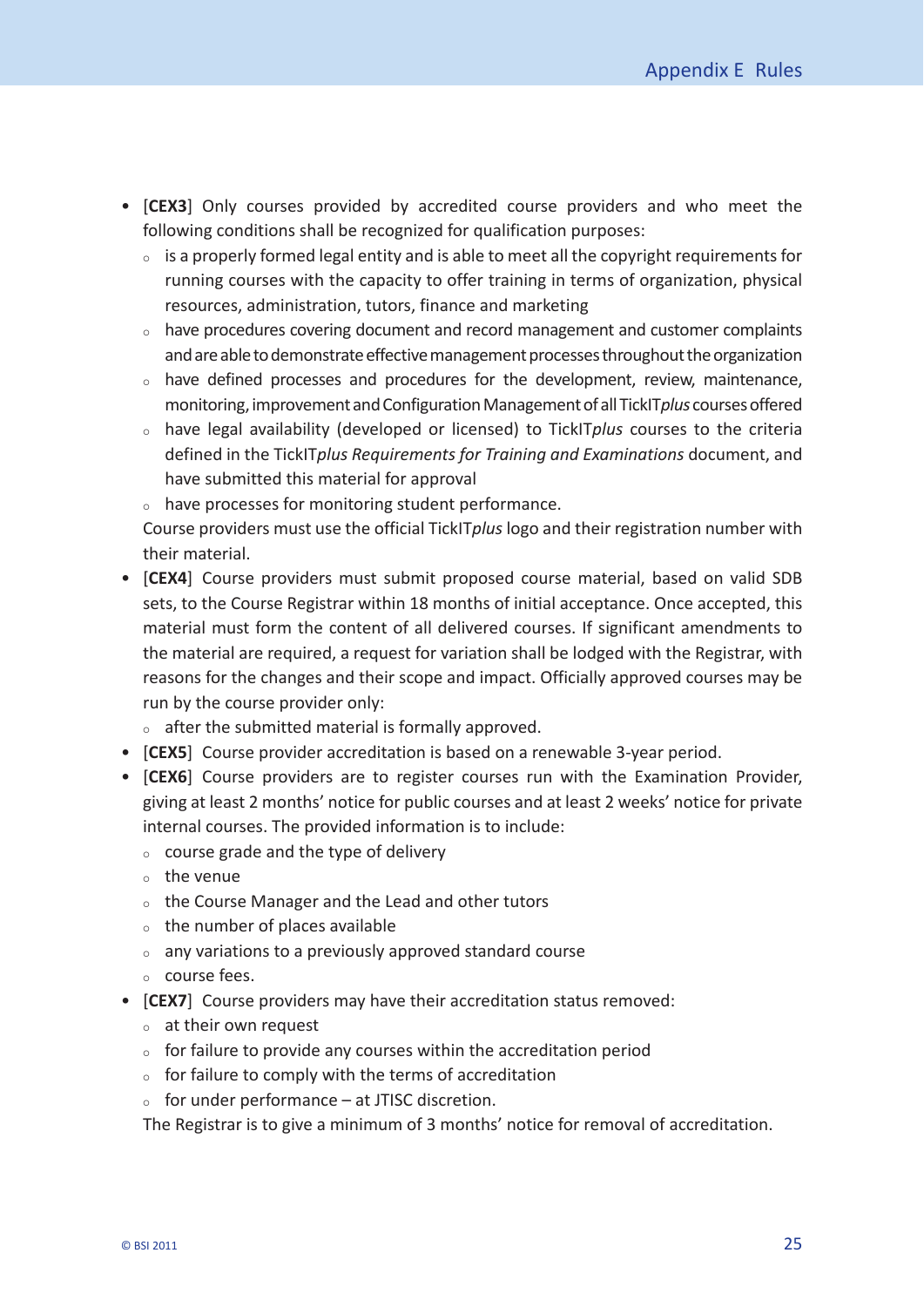- [**CEX8**] For examinations to be valid, the following rules apply:
	- $\circ$  the examination, or the resit examination, must be taken within 12 months of taking the related course, unless 'fast- track' status has been approved
	- $\circ$  if the course taken was based on an SDB baseline that is invalid at the time of taking the examination and a delta course is available, then that additional delta course must be taken prior to the examination
	- $\circ$  if the course and examination undertaken are identified as a Pilot (or if the course was not a subsequently accredited provisional course), then the follow-up delta course and/or examination – if required – must be taken within 12 months of completing the course.
- [**CEX9**] Course duration and format:
	- $\circ$  All the minimum established venue periods for the courses may include the examination period.
	- $\circ$  The Foundation course is to be conducted over a minimum of 2 working days all formats.
	- $\circ$  The Capability (intermediate) course is to include at least 3 working days tuition (which may be blended) – all formats.
	- $\circ$  The Optimizing (advanced) course may include blended format tuition but must include a minimum of 5 working days for all formats, with at least 50 per cent of the material devoted to practical examples.
	- $\circ$  Any Pilot course delivery must be subject to advance approval, and the periods at established venues apply as for the grade. Follow-up delta courses may be entirely distance learning subject to advance approval.
	- $\circ$  Course material may be blended or non-blended:
		- classroom only notes and written classroom material, presentations, worked examples, etc., all delivered in a classroom environment
		- $-$  e-learning  $-$  can consist of correspondence-, computer- or web-based material, but there need to be controls included to assure full understanding to proceed, and a Course Manager shall always be responsible for the e- learning course and recording of results
		- blended may include classroom material plus distance- learning correspondence and web-based material in any combination, providing the minimum duration at established venue criteria is observed.
	- $\circ$  The course provider must provide each student attending the course with:
		- a description of the syllabus and learning objectives
		- the course format, programme and structure
		- suggested prerequisites for the course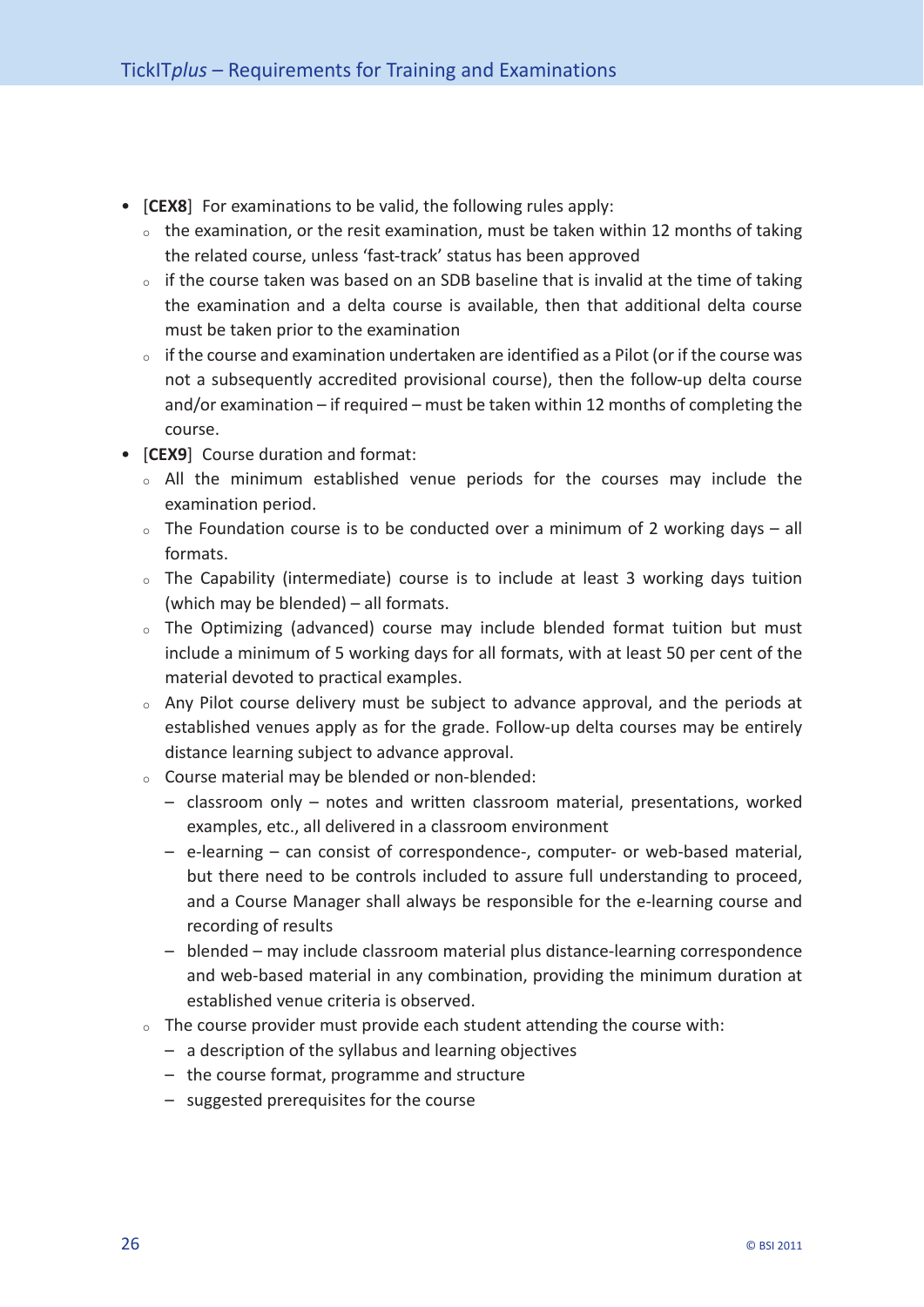- a statement of the requirements needed to gain the appropriate qualifications from the course
- an explanation of any assessment processes.
- [**CEX10**] Course monitoring and student assessment:
	- $\circ$  Course providers are required to monitor each student's progress during all courses above the level of Foundation.
	- $\circ$  Course Tutors are to be provided with model examples and answers and assessment guidance.
	- $\circ$  Students are to receive feedback on their performance throughout the course and timely access to tutors.
	- $\circ$  On course completion the following are to be provided for each student:
		- student's name and any affiliation
		- attendance as Assessor or Practitioner
		- assessment results
		- course delivered
		- method of delivery
		- any Assessor or Practitioner variations
		- material SDB baseline
		- course provider and the venue
		- date and duration of the course
		- Course Manager and Lead and any additional tutors
		- tutor's notes.
	- $\circ$   $\,$  Course providers are to elicit feedback from delegates and forward this to the Registrar.
- [**CEX11**] Course and examination certificates:
	- $\circ$  All students completing the course and/or passing the associated examination are to be provided with a certificate, stating either:
		- course completion only (course provider)
		- course completion and examination pass (course provider and Examination Provider) or
		- examination pass only (Examination Provider).
	- $\circ$  Only course certificates issued by the course provider shall be considered valid, and these are to be individually numbered and recorded centrally.
	- $\circ$  Each certificate shall indicate the course grade, the course provider, the date and the venue, have a unique number and carry the TickIT*plus* logo. It is to be formally signed by a Course Manager.
	- $\circ$  Certificates are to be issued within 1 month of the course to which they apply.
	- $\circ$  Examination certificates are to be issued by the Examination Provider within 1 month of the examination to which they apply.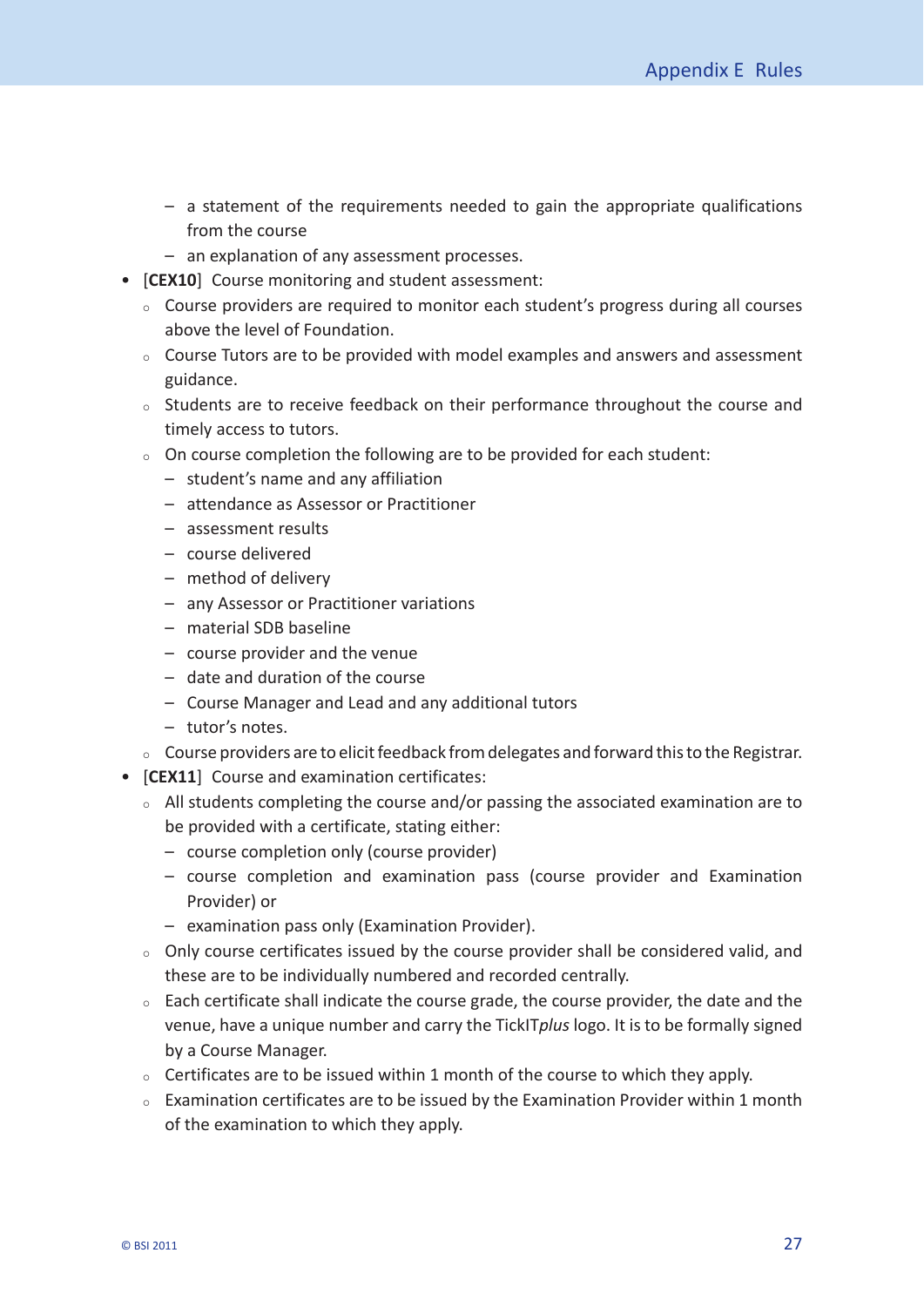- [**CEX12**] Course provider personnel:
	- $\circ$  Course providers are required to nominate a Course Manager with specific responsibilities for:
		- overall responsibility for the content, planning and delivery of courses, including tutor provision
		- general management and administration of the courses.
	- $\circ$  An administration manager shall be nominated as a single point of contact for any issues relating to the course provision.
	- $\circ$  Course providers are required to nominate one or more Lead Tutors with the following specific responsibilities and criteria:
		- TickIT*plus* qualified to at least the grade covered by the course being delivered unless a waiver has been granted by the Registrar (TickIT*plus* Assessors may be Lead Tutors for all courses at their grade or below; TickIT*plus* Practitioners may be Lead Tutors only for courses exclusively for Practitioners – unless a waiver has been granted)
		- delivering specifically identified courses, including the correctly baselined material and ensuring that all syllabus topics are addressed and that any other tutors are suitably qualified
		- completing the course registration and result requirements and submitting the relevant material to the Registrar
		- delivering at least 30 per cent of the course content for which they are the designated Lead Tutor.
	- $\circ$  The roles of the Course Manager, administration manager and Lead Tutor may be occupied by the same individual.
	- $\circ$  Course providers are required to register any other tutors who may participate in the delivery of courses and provide statements of their qualifications with respect to TickIT*plus*.
	- $\circ$  Nominated tutors with limited (less than two courses) experience may provide tuition only with the Lead Tutor present.
- **[CEX13**] Complaints:
	- $\circ$  Depending on the nature of the complaint and where received, the responsible party is to maintain a register of complaints, and, if necessary, forward the complaint to whichever party is responsible. Complaints shall normally be lodged within 6 weeks of the incident.
	- $\circ$  The party responsible for the category of complaint is to undertake initial acknowledgement and investigation.
	- $\circ$  All parties affected by the complaint and JTISC (or its relevant subcommittee) is to be notified of the issue within 10 working days.